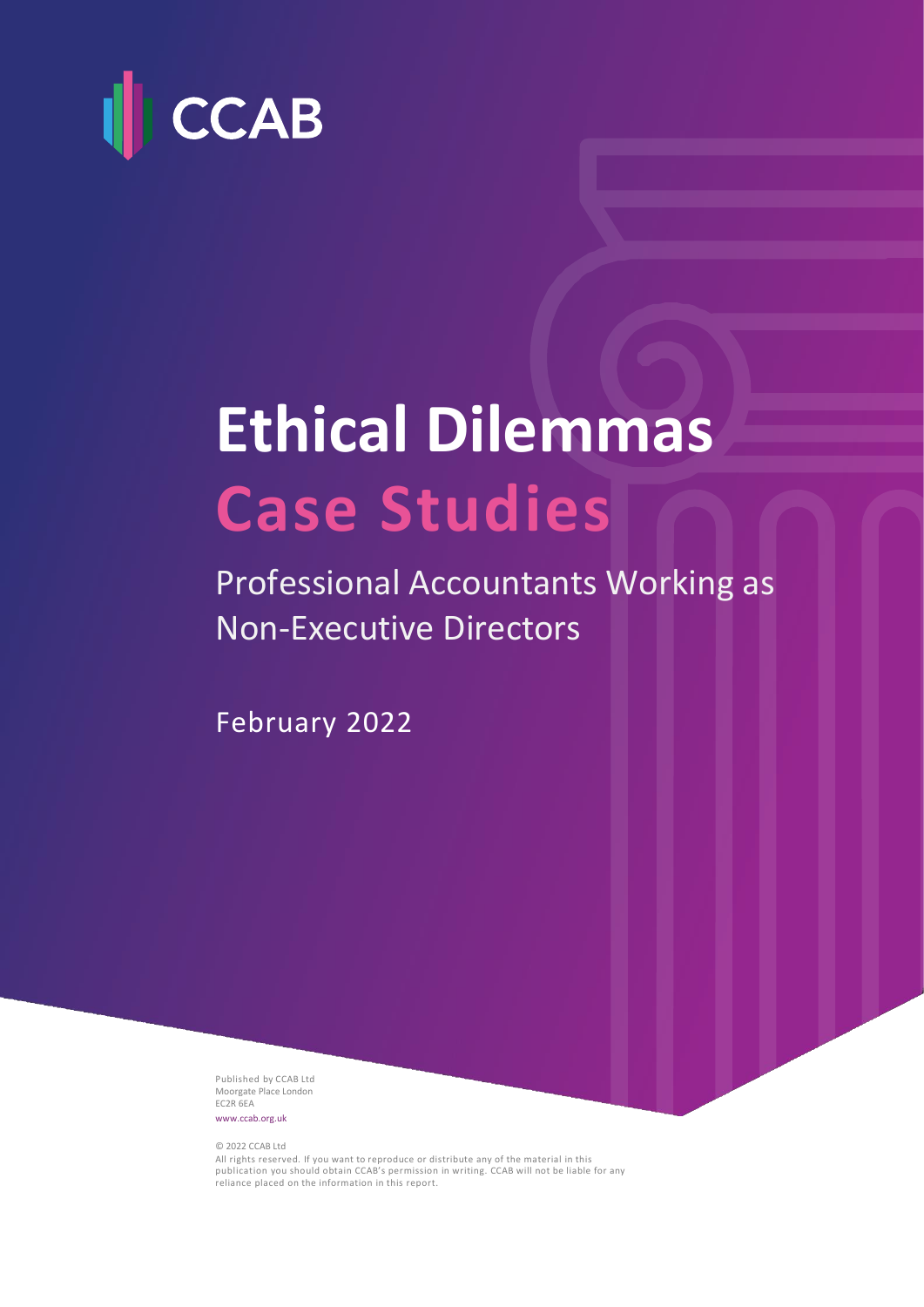

# **Contents**

|  | Case Study 3 Confidentiality and conflict of interest in non-executive roles 17       |
|--|---------------------------------------------------------------------------------------|
|  | Case Study 4 Non-executive director being used as a sounding board by an employee 21  |
|  | Case Study 5 Pressure on a non-executive director to make a decision without adequate |
|  |                                                                                       |
|  | Case Study 6 Withholding information from the non-executive directors32               |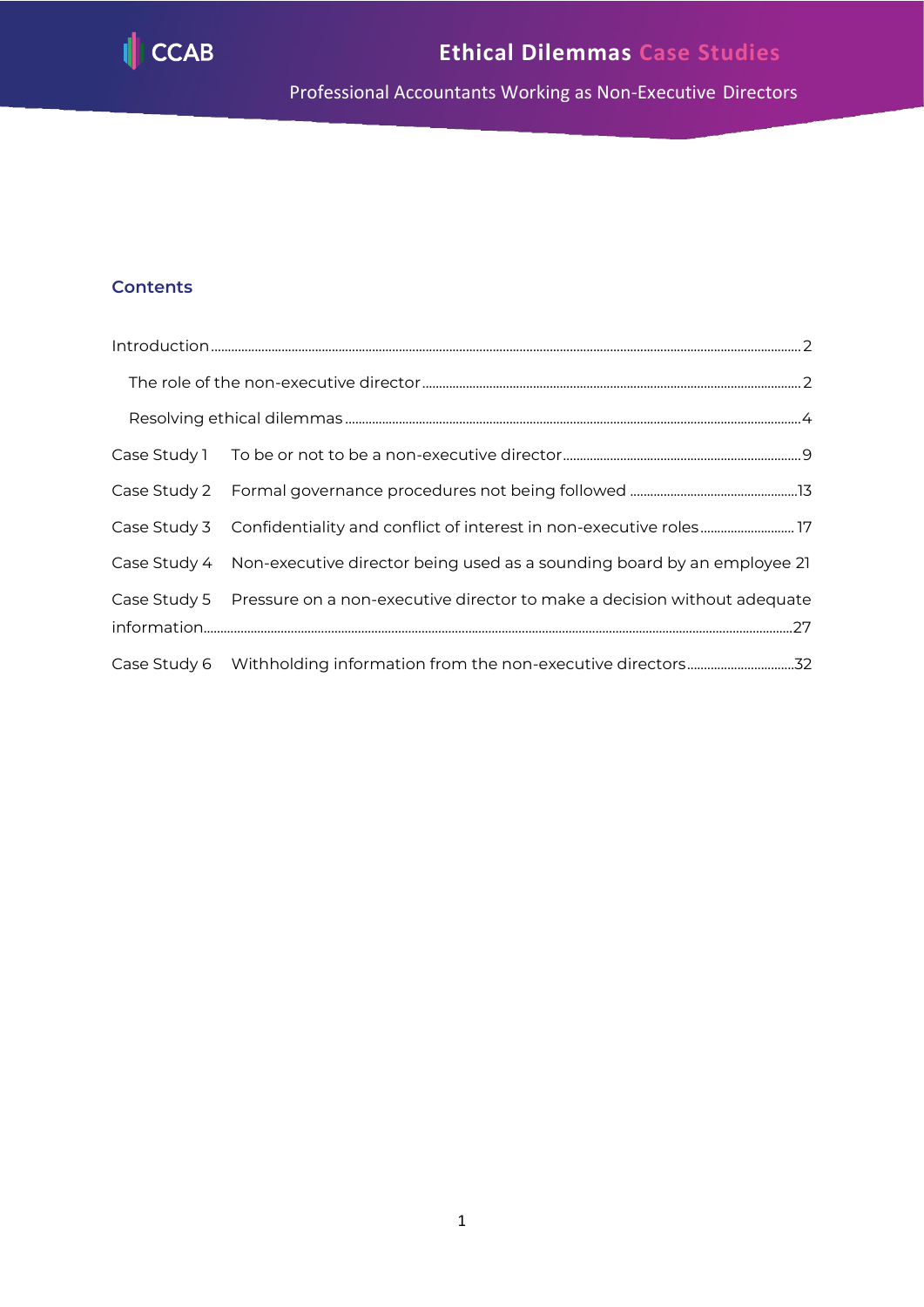

# <span id="page-2-0"></span>**Introduction**

The following case studies were developed by the UK and Ireland's Consultative Committee [of Accountancy Bodies.](http://www.ccab.org.uk/) They illustrate how the codes of ethics of the CCAB bodies can be applied by professional accountants working as non-executive directors. These scenarios are not intended to cover every possible circumstance, but instead outline key principles and processes that could be considered when attempting to identify, assess and resolve ethical problems in line with the professional body's code of ethics ('the Code').

The CCAB welcomes comments on these case studies. Please email [admin@ccab.org.uk](mailto:admin@ccab.org.uk)

## <span id="page-2-1"></span>**The role of the non-executive director**

All members (and registered students) of CCAB bodies have a responsibility to behave professionally and ethically at all times. It is important, when working within an organisation, that you consider how your behaviour will help to promote an ethical culture within it. As a professional accountant and a non-executive director, you will have a particularly important role to play in creating, promoting and maintaining an ethical culture.

#### *Organisational culture*

The 'tone at the top' is a fundamental building block. Boards are responsible for establishing a set of clear values, defining the culture of their organisation. These values serve as the basis for how everyone in the organisation is expected to behave. All members of the board must behave in a manner which reflects the company's values, and this should be a key driver when making critical decisions. As a professional accountant you also have a responsibility to ensure your behaviour and contribution, as a board member, is not in breach of your professional body's Code of Ethics.

#### *Oversight and support role*

You, as a non-executive director, have a broad role. You are expected to contribute to the development of a clear mission and strategy for the company and to helping to ensure that the strategic objectives are fulfilled. Non-executive directors are encouraged to demonstrate their objectivity and, where appropriate, to challenge decisions of the executive directors. The duties of non-executive directors cannot be easily reconciled. On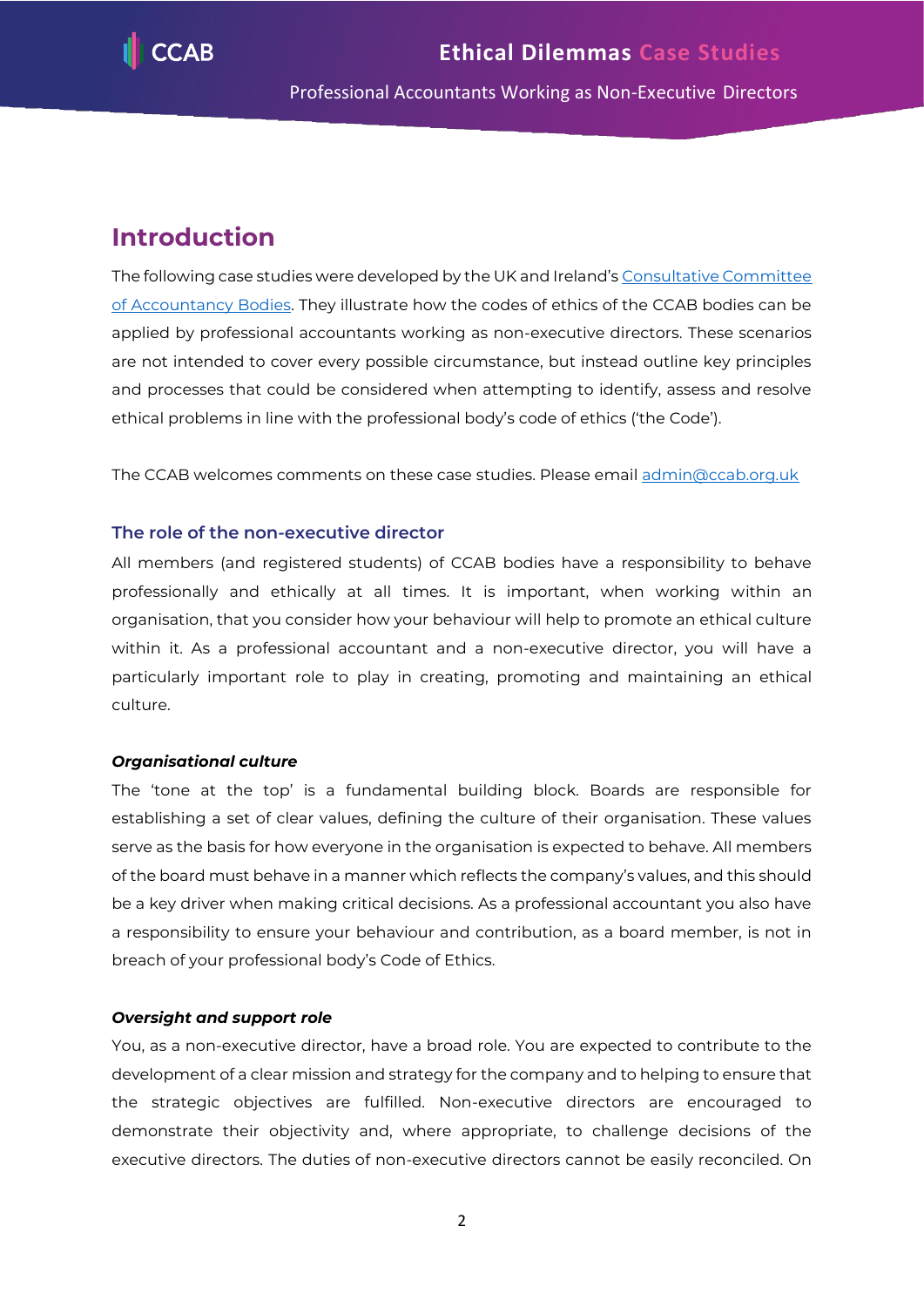

the one hand, you are expected to work closely with the executive directors as part of a team (support role); on the other hand, you are expected to monitor the executive directors' behaviour and to challenge their decisions (oversight role).

#### *Legal duties and governance responsibilities*

Legal duties and responsibilities apply to all directors, whether executive or non-executive (there is no legal distinction between these in UK or Irish company law) or whether paid or unpaid (e.g., serving in a voluntary capacity on the board of a charity or school). All professional accountants who are directors are expected to behave professionally and demonstrate strong ethics. All directors are accountable for their behaviour, and how they fulfil their duties and responsibilities. There are requirements where certain companies are required to report on this, e.g., the Section 172 reporting requirement under UK Companies (Miscellaneous Reporting) Regulations 2018, the UK Corporate Governance Code, or EU Non-Financial Reporting Directive.

The primary duty of directors as set out in Section 172 of the Companies Act 2006 is to promote the success of the company. Acting for the benefit of shareholders is not the directors' sole duty. Directors must also have regard to the interests of a range of stakeholders (including employees, suppliers, customers, the community and environment) as part of the board's decision-making process.

For financial years beginning on or after 1 January 2019, The Companies (Miscellaneous Reporting) Regulations 2018, and, for listed companies, the UK Corporate Governance Code, require the directors of large UK companies to report how they have fulfilled their duty to Section 172, and how shareholder, employee and other stakeholder interests have been considered in the board's deliberations.

It is important to consider the wider requirements of your role as a non-executive director, whether in the public, private or third sector, and to ensure that you comply with all relevant governance standards and regulations. For example, you, as a non-executive director, may be approached by employees wishing to report unethical behaviour and, as a professional accountant within the organisation, you will have an important impact on its ethical tone. You will be expected to take any appropriate action, if necessary, in accordance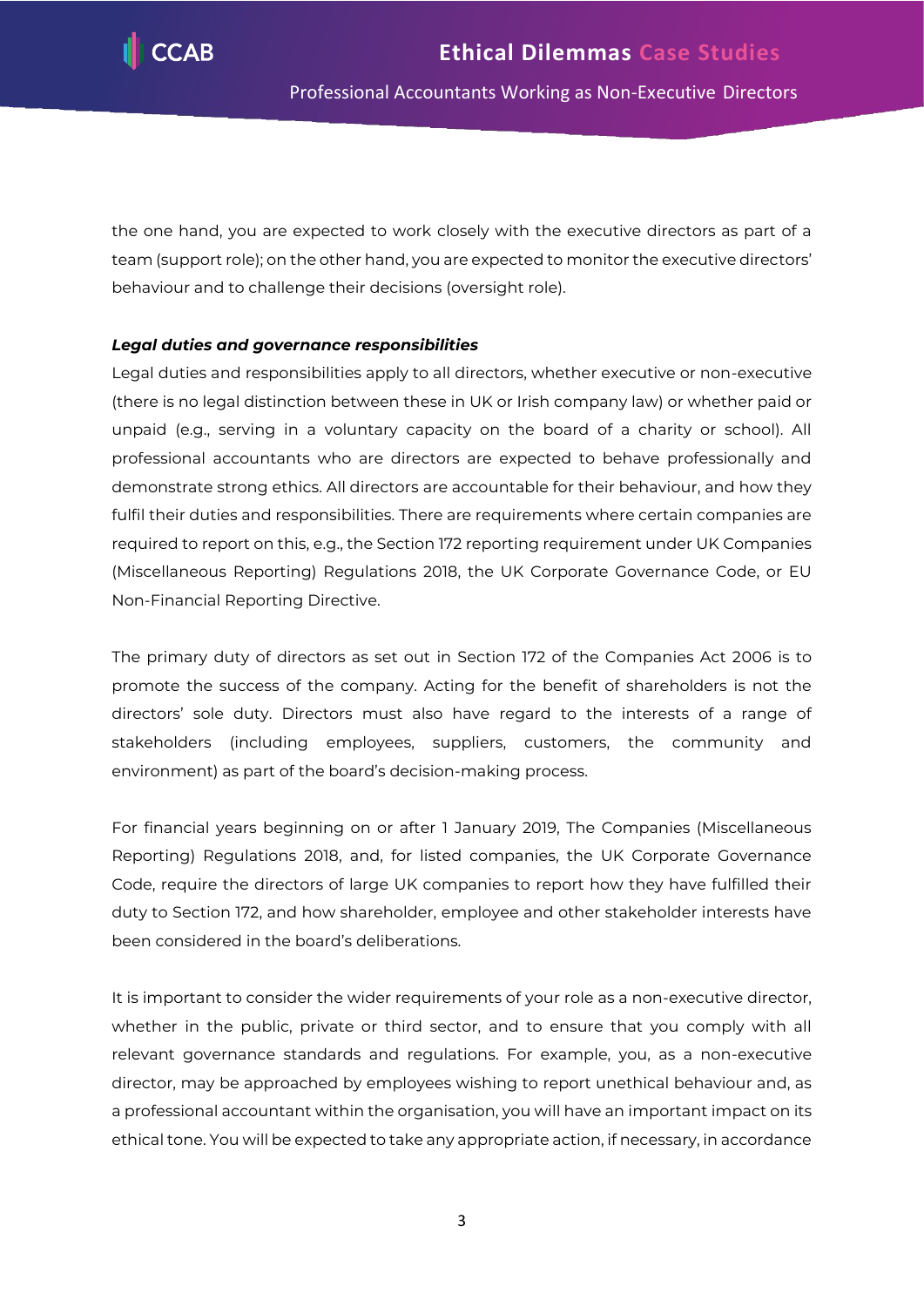

with the organisation's policies and procedures and legislation governing protected disclosures.

Non-executive directors play an important role in corporate and other sectors which brings with it a greater risk of personal liability should things go wrong.

In cases of non-compliance with laws and regulation there is a greater expectation that senior professional accountants will take whatever action is appropriate in the public interest to respond to non-compliance or suspected non-compliance, than other professional accountants' roles.

#### <span id="page-4-0"></span>**Resolving ethical dilemmas**

These case studies are compatible with the codes of ethics of the CCAB member bodies, which are derived from The International Code of Ethics for Professional Accountants [\(including International Independence Standards\)](https://www.ethicsboard.org/international-code-ethics-professional-accountants) issued by the [International Ethics](https://www.ethicsboard.org/)  [Standards Board for Accountants](https://www.ethicsboard.org/) (IESBA). Any reference to 'the Code' below is a reference to your professional body's Code of Ethics.

#### *Conceptual framework and five fundamental principles*

The case studies illustrate the application of the 'conceptual framework' approach to resolving ethical dilemmas. This approach focuses on identifying, evaluating and addressing threats to compliance with the fundamental principles of:

- **Integrity** to be straightforward and honest in all professional and business relationships.
- **Objectivity** not to compromise professional or business judgements because of bias, conflict of interest or undue influence of others.
- **Professional competence and due care** to: (i) Attain and maintain professional knowledge and skill at the level required to ensure that a client or employing organisation receives competent professional service, based on current technical and professional standards and relevant legislation; and (ii) Act diligently and in accordance with applicable technical and professional standards.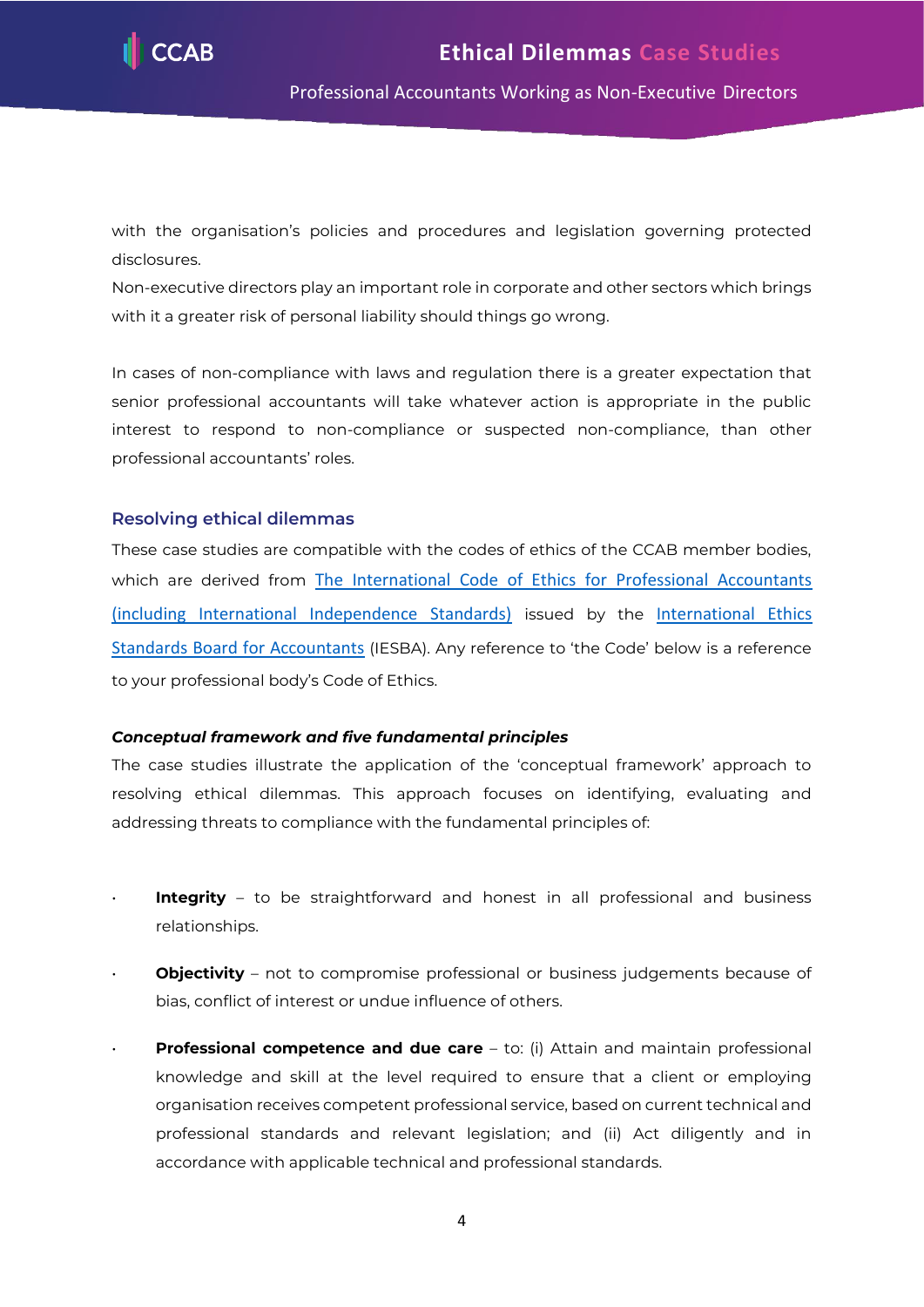

- **Confidentiality** to respect the confidentiality of information acquired as a result of professional and business relationships.
- **Professional behaviour** to comply with relevant laws and regulations and avoid any conduct that the professional accountant knows or should know might discredit the profession.

## *Threats to compliance with the five fundamental principles*

In order to do so, it is important to be alert to situations that may threaten these fundamental principles. Identified threats need to be evaluated and managed, to ensure that they are either eliminated or reduced to an acceptable level.

Threats may arise as a result of any of the following:

- **Self-interest** the threat that a financial or other interest will inappropriately influence your judgement or behaviour;
- **Self-review** the threat that you will not appropriately evaluate the results of a previous judgement made; or an activity performed by you, or by another individual within your firm or employing organisation, on which you will rely when forming a judgement as part of performing a current activity;
- **Advocacy** the threat that you will promote a client's or employing organisation's position to the point that your objectivity is compromised;
- **Familiarity** the threat that, due to a long or close relationship with a client or employing organisation, you will be too sympathetic to their interests, or too accepting of their work; and
- **Intimidation** the threat that you will be deterred from acting objectively because of actual or perceived pressures, including attempts to exercise undue influence over you.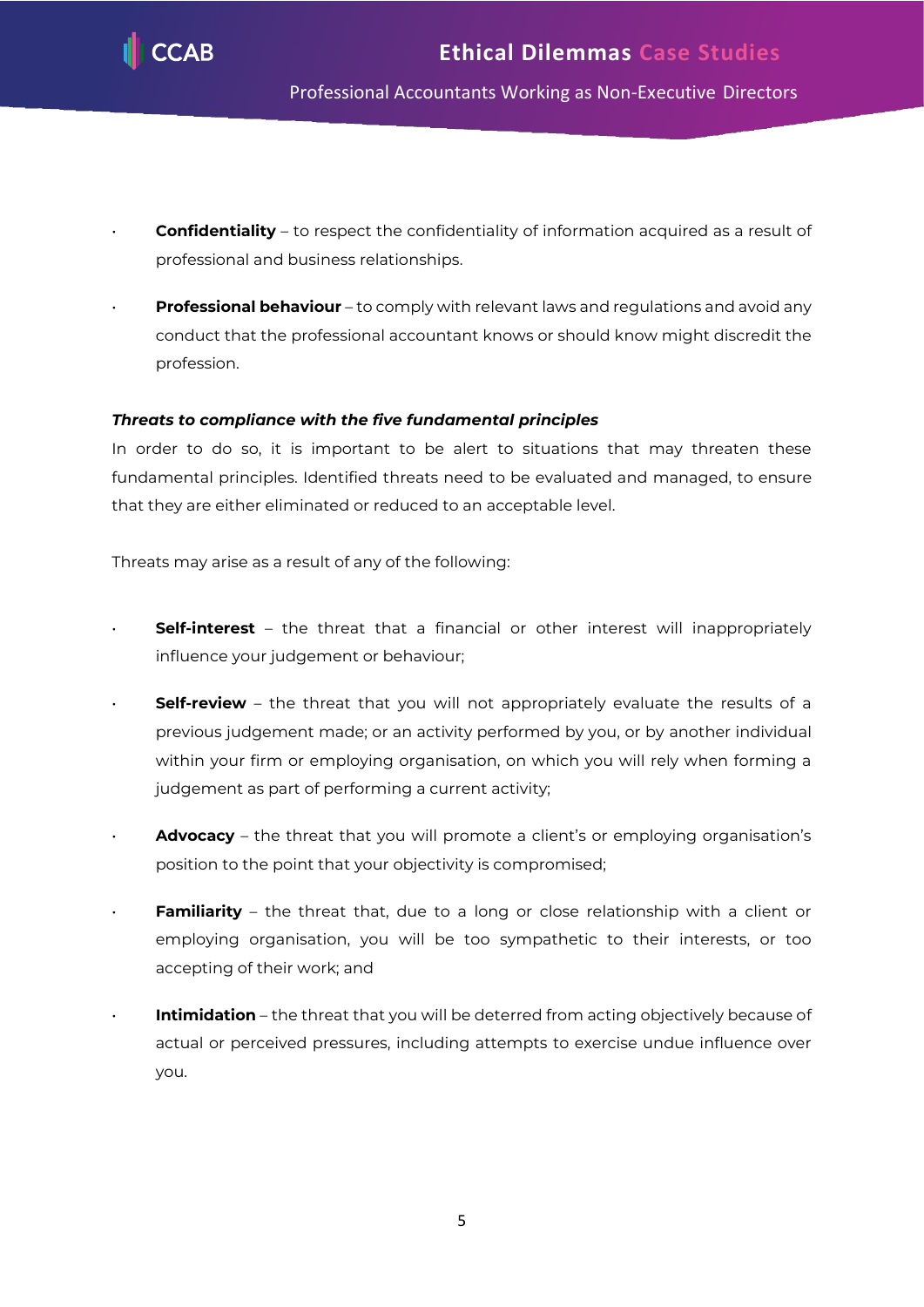

#### *Reasonable and informed third party test*

When applying the conceptual framework, professional judgement needs to be exercised; there is a need to remain alert for new information and to changes in facts and circumstances; and to apply the 'reasonable and informed third party' test.

The Code states: "The reasonable and informed third party test is a consideration by the professional accountant about whether the same conclusions would likely be reached by another party. Such consideration is made from the perspective of a reasonable and informed third party, who weighs all the relevant facts and circumstances that the accountant knows, or could reasonably be expected to know, at the time the conclusions are made."

The reasonable and informed third party doesn't have to be an accountant, but does have to be objective, knowledgeable, experienced and informed, i.e. not an uninformed member of the public, and able to impartially consider the appropriateness of the conclusions.

#### *Non-Compliance with laws and regulations*

There are also obligations in the Code for professional accountants who encounter actual or suspected 'Non-Compliance with laws and regulations (NOCLAR)' as a non-executive director. The laws and regulations which are relevant are those which have a direct impact on material items and disclosures in the financial statements or are fundamental to the organisation's operations. The NOCLAR provisions do not take precedence over local laws and regulations. If there is a conflict between local legislation and the provisions of the Code, you must adhere to local legislation. For example, you should be aware of the disclosures that could amount to 'tipping-off' under UK or Irish Anti-Money Laundering laws and regulations.

#### *An approach to resolving ethical dilemmas*

When resolving an ethical conflict, consider carefully whether other parties could or should be involved in discussions and, if appropriate, how the board should be approached. A board may be approached via the secretary or the chair. Disclosure to the board will often be necessary, and the dynamics of the board should be taken into consideration as you formulate your response to the dilemma. As a non-executive director, you may also be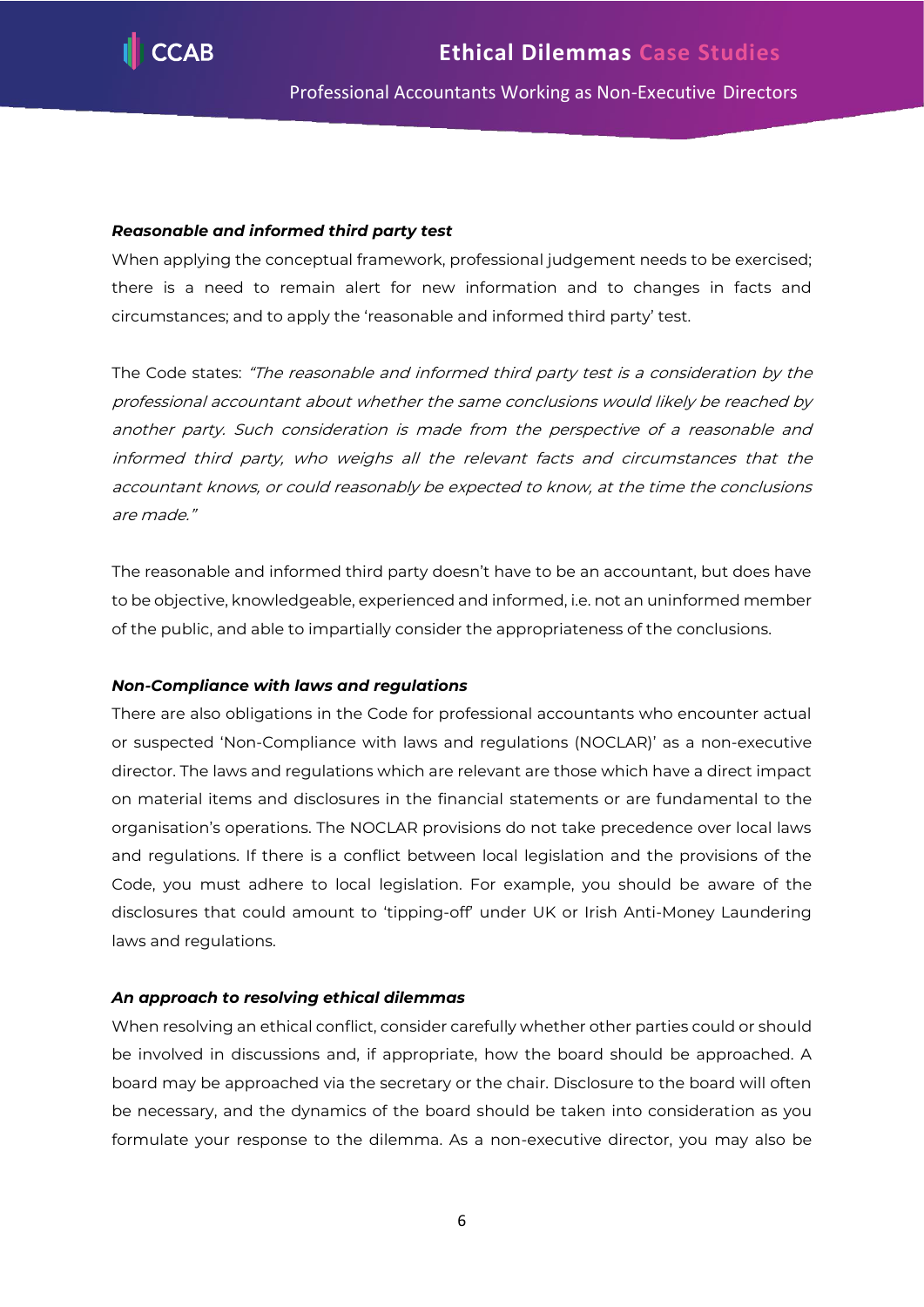

expected to spend less time discharging your duties than you feel is required. This may give rise to a risk that any potential ethical issues that arise will not be adequately considered.

If you are facing, or think you might be facing, an ethical dilemma, it is useful to be aware of who your trusted advisors are, i.e., people you trust and can approach to discuss the situation in confidence or as a hypothetical scenario. Consider the resources available from your professional body, the organisation and whether you, or the board, need to obtain independent legal advice.

Consider whether your actions in response to the situation and the advice obtained are sufficiently well documented, either by way of board minutes or your own records. In many situations, the perception of a reasonable and informed third party will be relevant to the resolution of the dilemma, and you might be required to evidence the steps you took to resolve the issue. Documentation of the substance of the issue, the details of any discussions, the decisions made, and the rationale for these decisions is encouraged. Keeping an evidence trail of conversations, emails and documents; a diary of meetings; and noting down a summary immediately afterwards can be helpful.

These case studies do not form part of the CCAB bodies' codes of ethics. You may find it useful to refer to the advisory services and websites of the individual CCAB bodies for further information. The **[IFAC website](https://www.ifac.org/)** may also be of use.

October 2021

Copyright © CCAB 2021

We welcome comments on and enquiries concerning this work. To contact us, please email [admin@ccab.org.uk.](mailto:admin@ccab.org.uk)

#### All rights reserved

Dissemination of the contents of this report is encouraged. Please give full acknowledgement of source when reproducing extracts in other published works. The case studies are not to be used in charged – for publications without prior consent of CCAB. No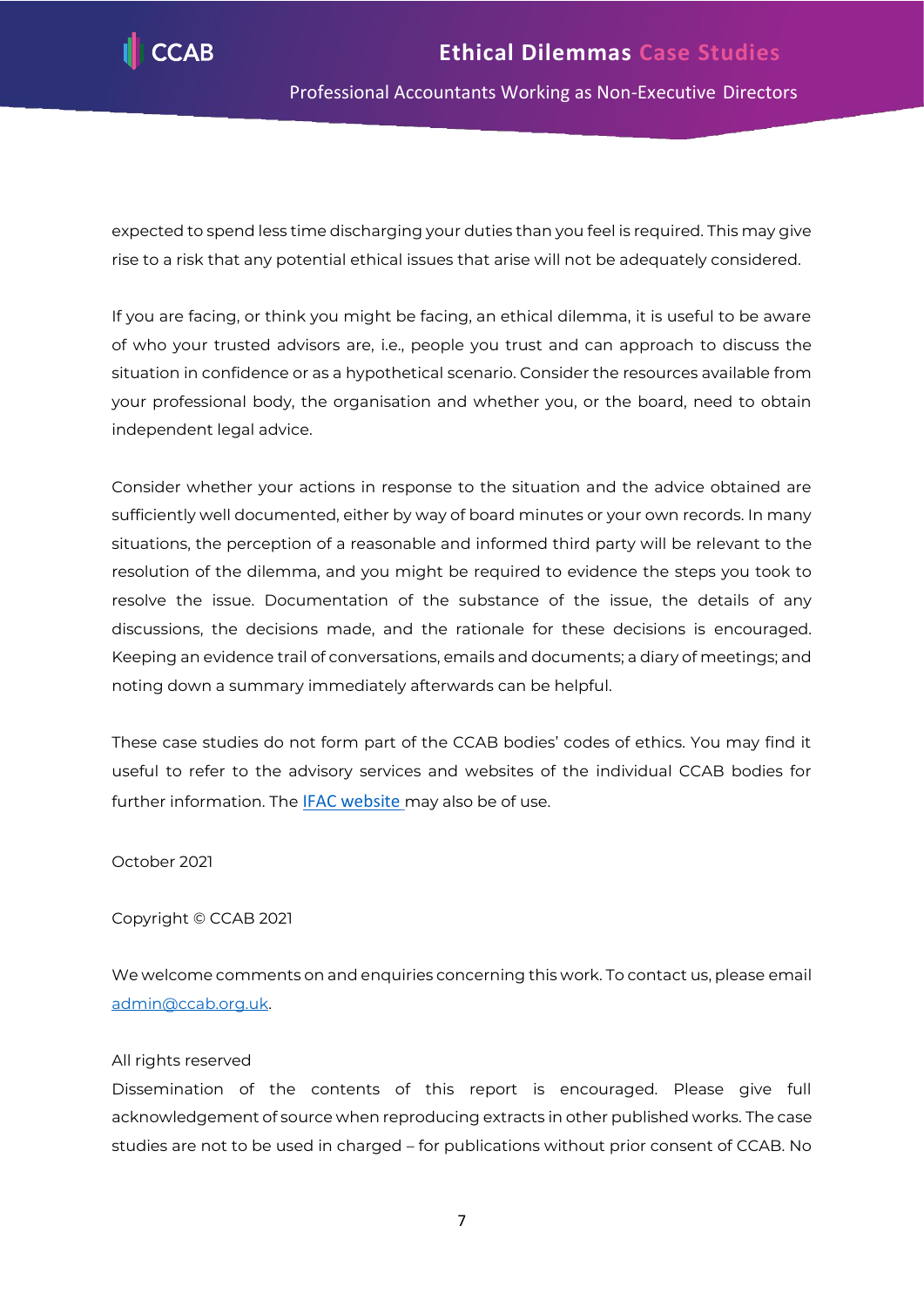

responsibility for any person acting or refraining to act as a result of any material in this document can be accepted by CCAB.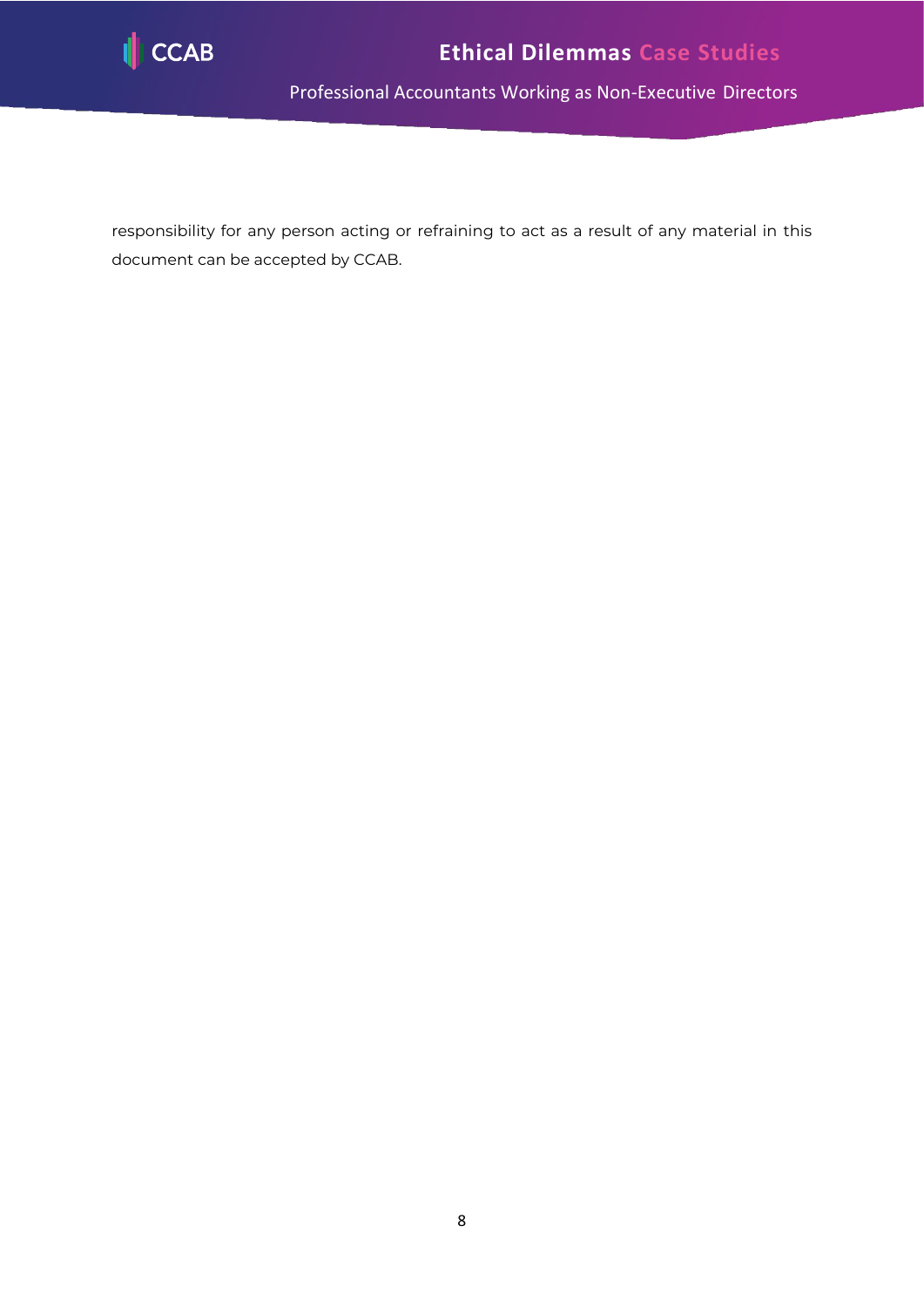

# <span id="page-9-0"></span>**Case Study 1 - To be or not to be a non-executive director**

# **Outline of the case**

You are a professionally qualified accountant, recently retired from your position as the financial director of Company A, which is a listed company. Company A operates in the heavy engineering industry, and you worked there for over 12 years. Prior to this, you had spent 10 years as an audit partner in a large accountancy firm.

You receive a phone call from a head-hunter with an executive recruitment agency, acting on behalf of a company's nominations committee. After the usual small talk, he cuts to the chase:

"You have been recommended to me as a suitable candidate for a very prominent nonexecutive role. Company B, a listed company, is seeking a non-executive director who will also serve as the chair of the company's audit committee. Company B is a well-known financial services provider."

You are not struggling financially. You have a reasonable pension, but the extra cash from this role would come in handy. Additionally, you are finding it difficult to fully unwind after years spent working to tight deadlines and coping with difficult challenges on a daily basis. Therefore, you find this potential opportunity very attractive.

You advise the head-hunter that you will think about his proposal and get back to him as to whether you wish to be considered for the role. You hang up and then consider the matter in greater detail. Your first instinct was to say to him, whilst he was on the phone, that you wished to be considered for the position. However, due to your prudent nature, you decided that it would be wise to give yourself some time to reflect fully on the issues before making a decision.

You are keen to be put forward for this role, but you have a nagging doubt at the back of your mind: you have no work experience in the financial services sector; However, you are aware of the complexities of the transactions which many financial services companies undertake. You are not sure what to decide: on the one hand, there is little doubt that your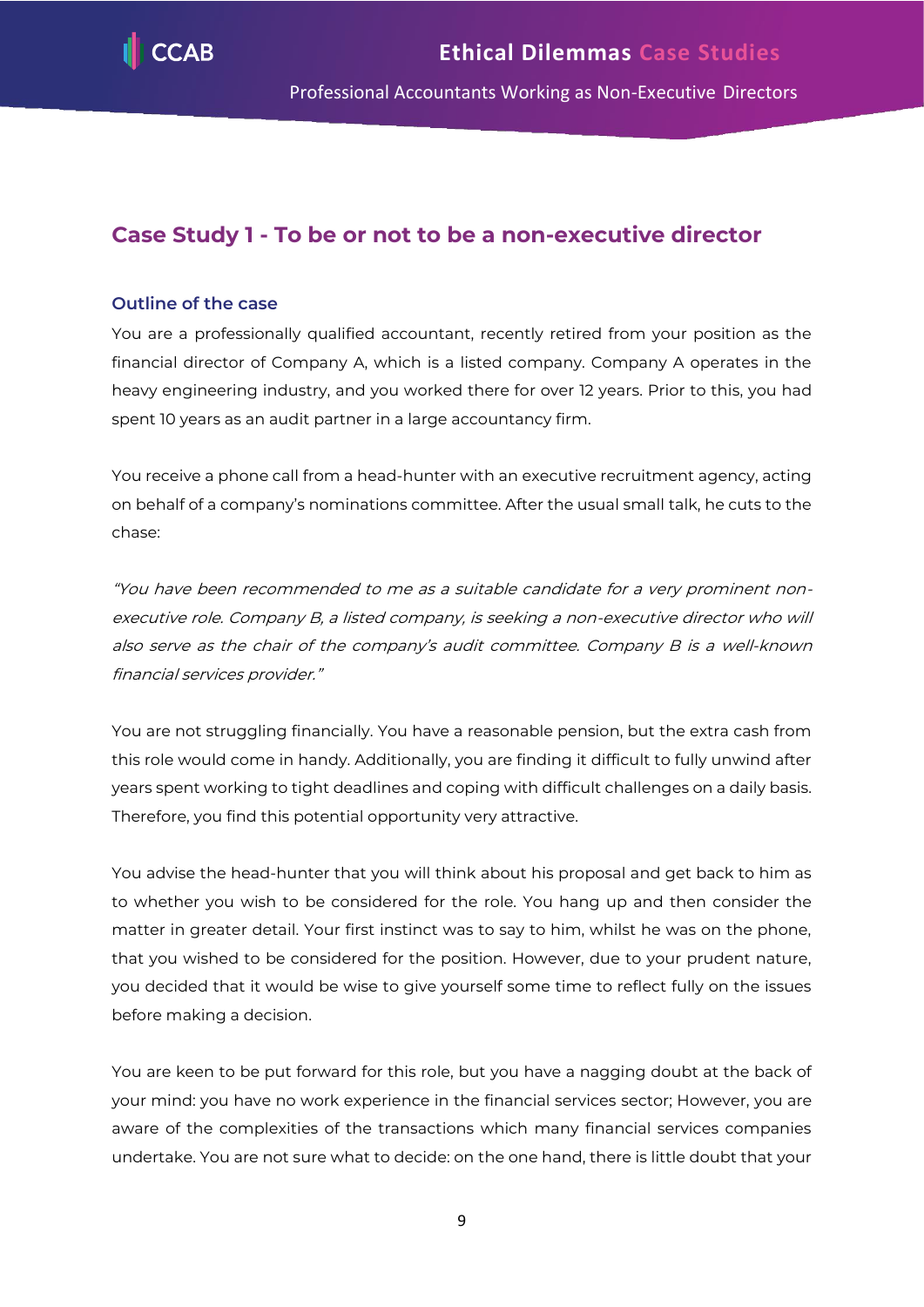

business acumen will be of benefit to Company B; on the other hand, you feel that your lack of expertise in this sector will leave you struggling to contribute constructively at times.

# **Questions**

As a professional accountant:

- (a) Which fundamental principles feature more prominently for safeguarding?
- (b) What would be your key considerations in your approach to resolving the dilemma presented?
- (c) What course of action would you take to resolve the dilemma?

# **(a) Key fundamental principles**

**Integrity:** You should safeguard your integrity by only allowing your name to be put forward for positions where you believe that you have (or can readily attain) the technical skill set required, or where you can serve effectively as a lay member of the board, and the board is balanced by the presence of other technical experts.

**Objectivity:** The ability to make an informed, unbiased decision must be preserved. The potential financial rewards are obviously a threat to your objectivity, but ultimately you should not let these cloud your judgement in considering the interests of shareholders and other stakeholders.

**Professional competence and due care:** Can you quickly acquire adequate knowledge of the commercial, strategic, technical and regulatory requirements of the proposed role?

# **(b) Considerations**

#### *Identify relevant facts:*

Consider the technical and regulatory requirements which impact on Company B's business and the legal responsibilities of a non-executive director. You have to be satisfied that you can acquaint yourself with these requirements quickly. Find out whether Company B provides a comprehensive induction programme for its new non-executive directors. You should ensure that an appropriate induction programme would be put in place if you were to be appointed, and that you would be provided with ongoing awareness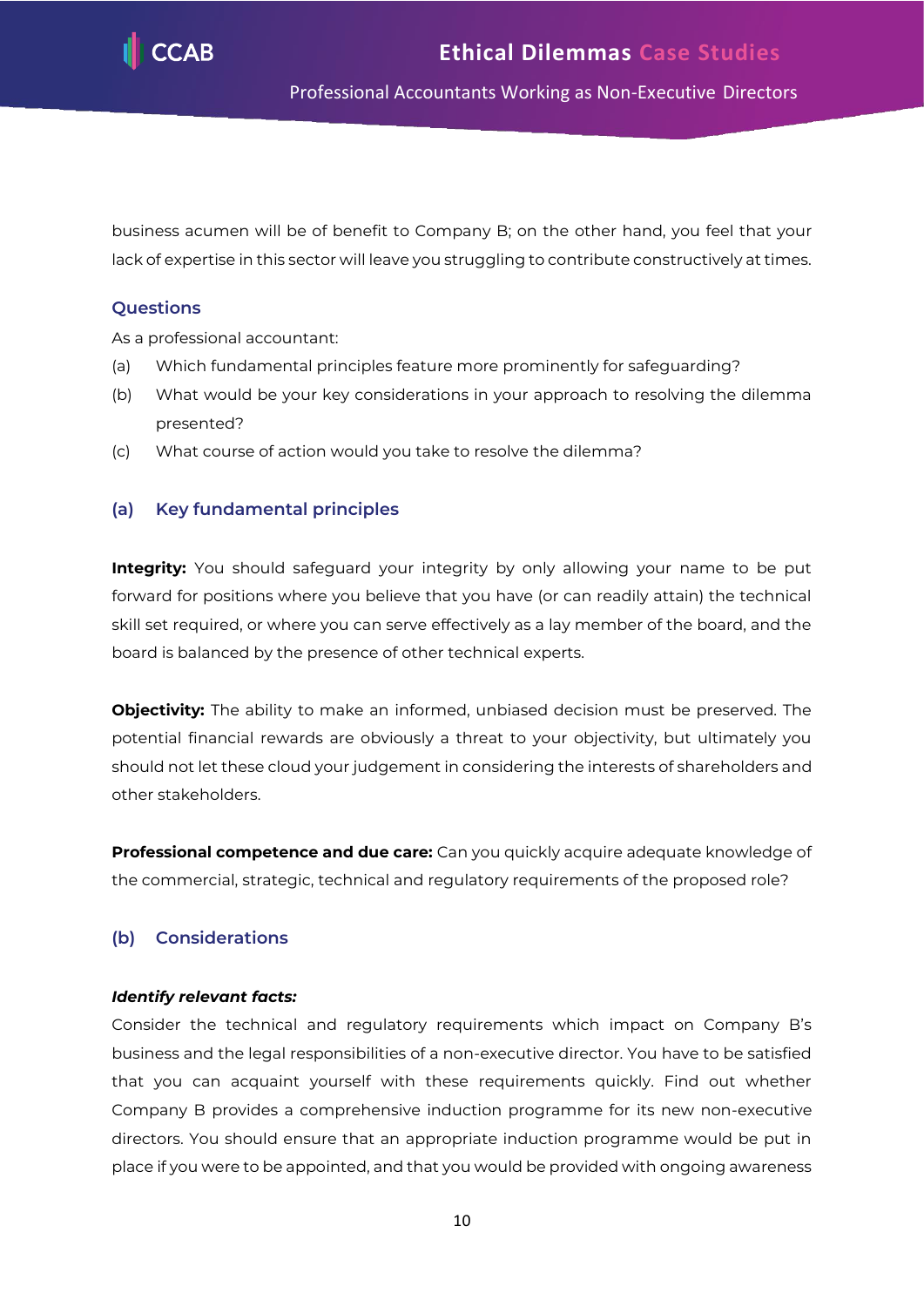

training. It would be helpful to find out whether a more detailed specification is available for the role.

#### *Identify affected parties:*

Key affected parties are you, the head-hunter, the nominations committee, other directors of Company B, the shareholders of Company B, and the financial services regulator (e.g., regarding any necessary approvals or criteria).

#### *Who should be involved in the resolution:*

You should involve the head-hunter in the resolution process, as he may have access to much of the information you require. The nominations committee may also be involved through their contact with him.

If you decide to be put forward for the role, then you should be open and transparent in your discussions with Company B. The nominations committee may, in fact, be looking for someone who is unfamiliar with the financial services industry, or who has the specific qualities that you possess, in order to bring a fresh perspective to the workings and add to the diversity of the company's board and audit committee.

# **(c) Possible course of action**

Ultimately, you have to exercise professional judgement in this matter. If you do not feel comfortable being put forward for the role, then you should inform the head-hunter accordingly. You may, of course, decide to be put forward for the role, but if your concerns are not adequately addressed, and if you are offered the role, you should decline the appointment at that stage. You should also consider consulting with a trusted advisor, e.g., a colleague or your professional body. You may also wish to seek legal counsel for advice.

You need to establish what Company B is looking for. Try to obtain a detailed specification of the role and the skill set of the person that the company requires. Ask the head-hunter why, in his opinion, you were 'recommended' to him as a suitable candidate. You need to ensure that you are aware of the responsibilities associated with a non-executive director's role. For example, the UK Senior Managers and Certification Regime (SMCR) applies to all Financial Services and Markets Act 2000 authorised firms regulated by the Financial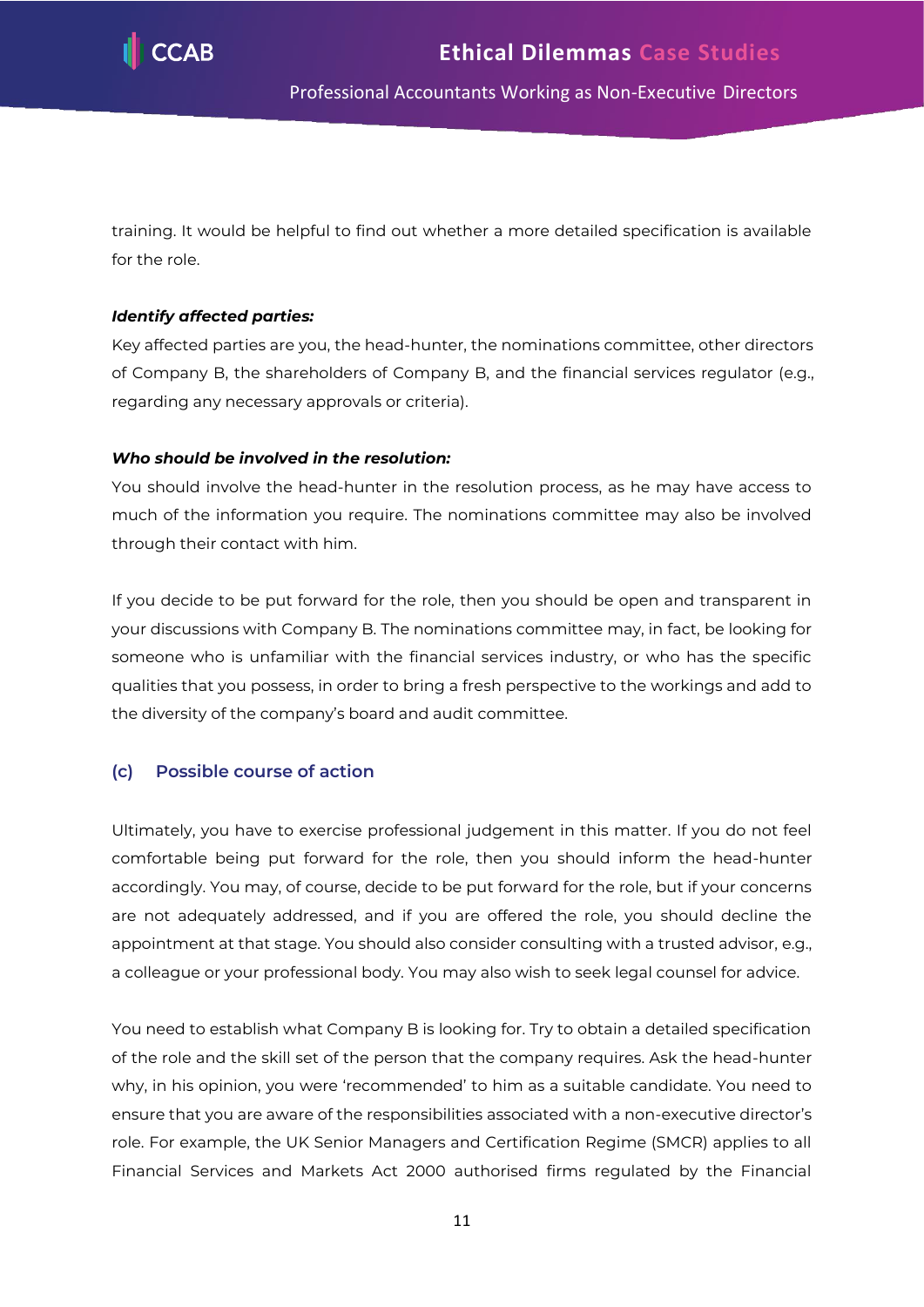

Conduct Authority. In Ireland, regulated financial service providers are required to comply with the Central Bank of Ireland's fitness and probity regime. The regimes include requirements for all non-executive directors to comply with the regulator's conduct rules, and regulatory pre-approval for certain non-executive director roles. If applicable, you would need to ensure that Company B, and you personally, are in compliance with all obligations in relation to this regime. There may be additional considerations if Company B carries out regulated activity in other international jurisdictions.

You should also undertake your own due diligence on Company B and on your prospective fellow directors. Do you believe that, even if you have, or can acquire, the necessary skill set, this is a company on whose board you would want to serve? What is the 'tone at the top'? Are ethics, values, and culture regularly discussed at board level? Does the company 'live' its published values? Is the board focused on its stewardship role to ensure the long-term success and reputation of the organisation? Do you believe that the board would then have the correct composition and balance?

In making your decision, you should apply the reasonable and informed third party test and consider if a reasonable and informed third party would likely conclude that your decision was appropriate.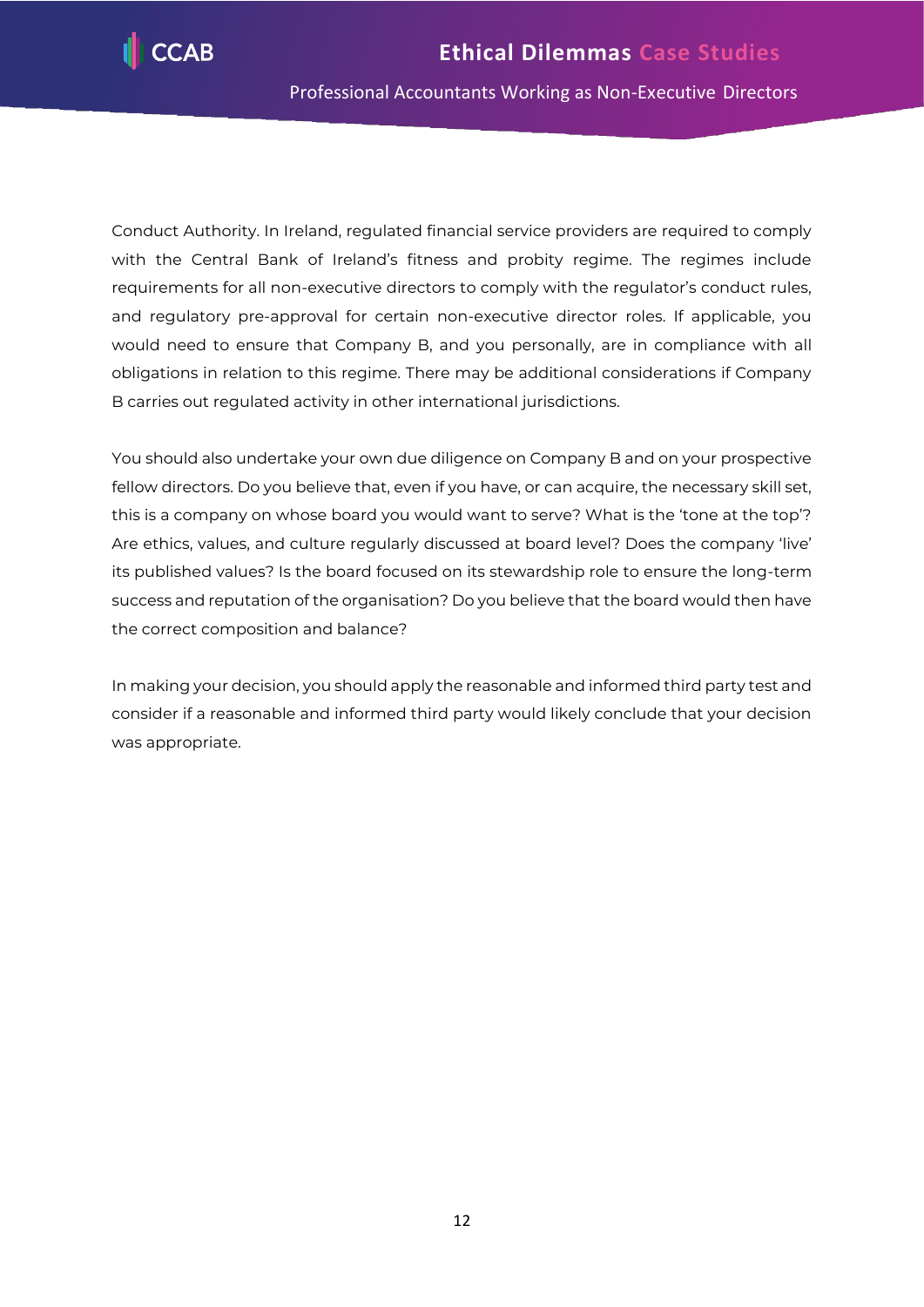

# <span id="page-13-0"></span>**Case Study 2 - Formal governance procedures not being followed**

#### **Outline of the case**

You are a non-executive director of a public sector body, and a member of the organisation's finance committee.

The committee is currently discussing the tender process for the procurement of substantial capital improvements to the staff catering facility. The director of finance has suggested that the normal tender route be waived in this instance and the project awarded on a single tender basis. This is because the organisation has recently tendered for the construction of a new boiler facility on the organisation's main site. As the catering facility is in close proximity to this existing capital project, the finance committee has agreed that there are practical benefits in awarding the work to the same contractor, who has a good history of completing capital projects for the organisation.

If the tender process is waived, it will mean that the improvements to the catering facility can be commenced as soon as the boiler project ends. It is likely this could result in cost savings to the catering project, because the contractor's equipment will not have to be removed and the required workers can remain on site. The director of finance has also suggested that it is possible to benchmark costs to ensure that the agreed contract price is in line with current market prices. Initial discussions have already taken place with the contractor, who has explained that substantial cost savings would be achieved if this project was awarded to them straight after the boiler project. They have also provisionally agreed to undertake the works.

There are existing standing orders and standing financial instructions which require a formal tender process to be fulfilled for projects of this size. You are concerned that the organisation is openly ignoring the governance arrangements that are in place without providing a robust basis for doing so, and you believe that the director of finance should not recommend these proposals to the advisory board.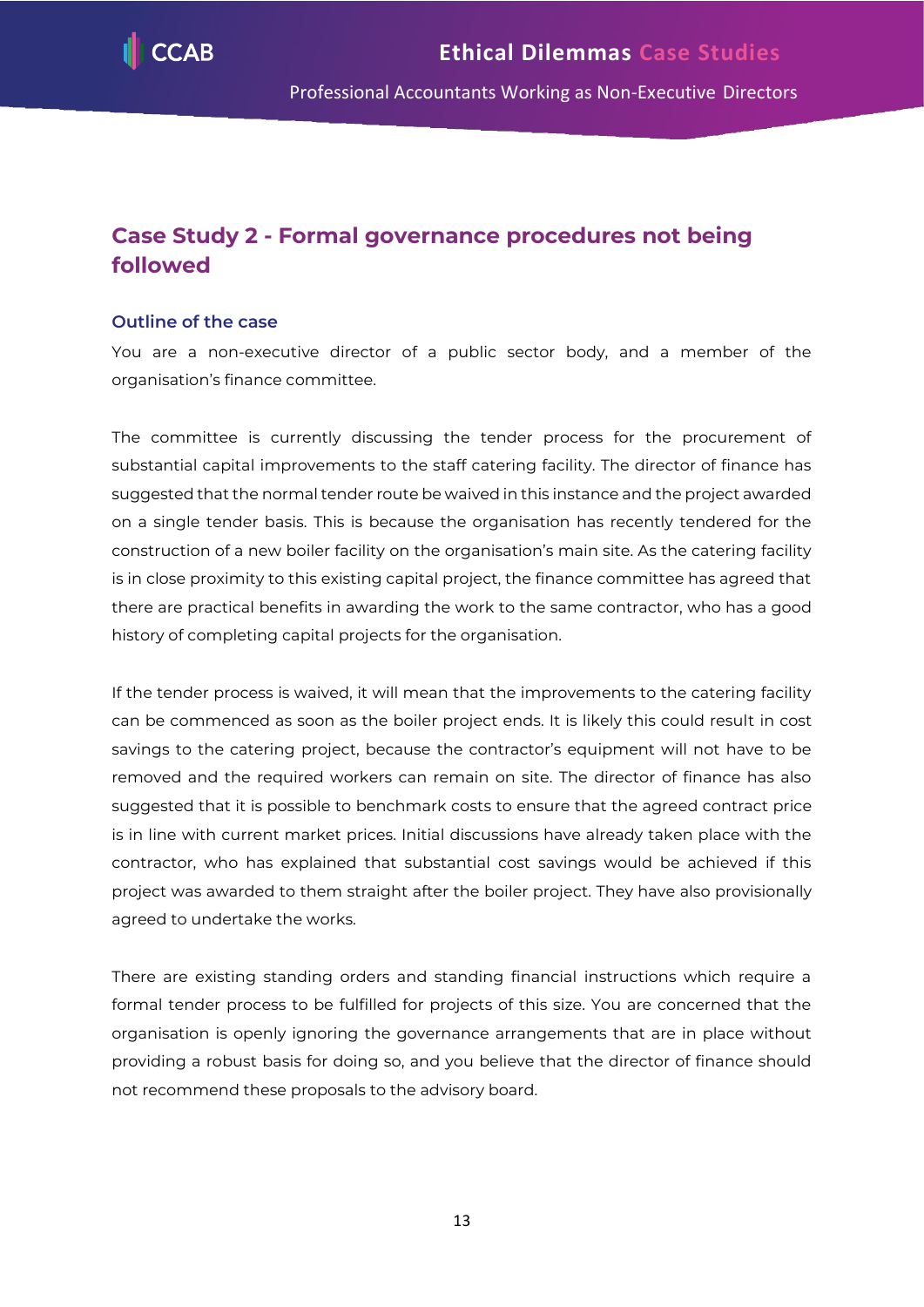

## **Questions**

In your role as a non-executive director:

- (a) Which fundamental principles feature more prominently for safeguarding?
- (b) What would be your key considerations in your approach to resolving the dilemma presented?
- (c) What course of action would you take to resolve the dilemma?

# **(a) Key fundamental principles**

**Integrity:** Whatever action you decide to take, are you able to demonstrate that you are being fair and honest towards all parties concerned, including the organisation's stakeholders?

**Objectivity:** Can you demonstrate objectivity in your actions? Does the potential breach of the organisation's governance documents, or any applicable public sector/state body governance code/requirements, require you to refer the matter to a higher level? You should not allow your objectivity to be threatened by close relationships with other members of the finance committee. Neither should you allow yourself to feel intimidated by advisory board members or other interested parties.

**Professional competence and due care:** This is a sensitive matter so it is important that any action you take is careful and considered. Do you have the knowledge and experience to decide on a course of action, or do you need to take advice?

**Professional behaviour:** You should endeavour to ensure that the organisation acts in accordance with relevant regulations, and that you act in compliance with your obligations and responsibilities as a non-executive director.

# **(b) Considerations**

#### *Identify relevant facts:*

Is there an established procedure for overriding the tender process? As a non-executive director, you are required to hold a governance role which involves oversight of the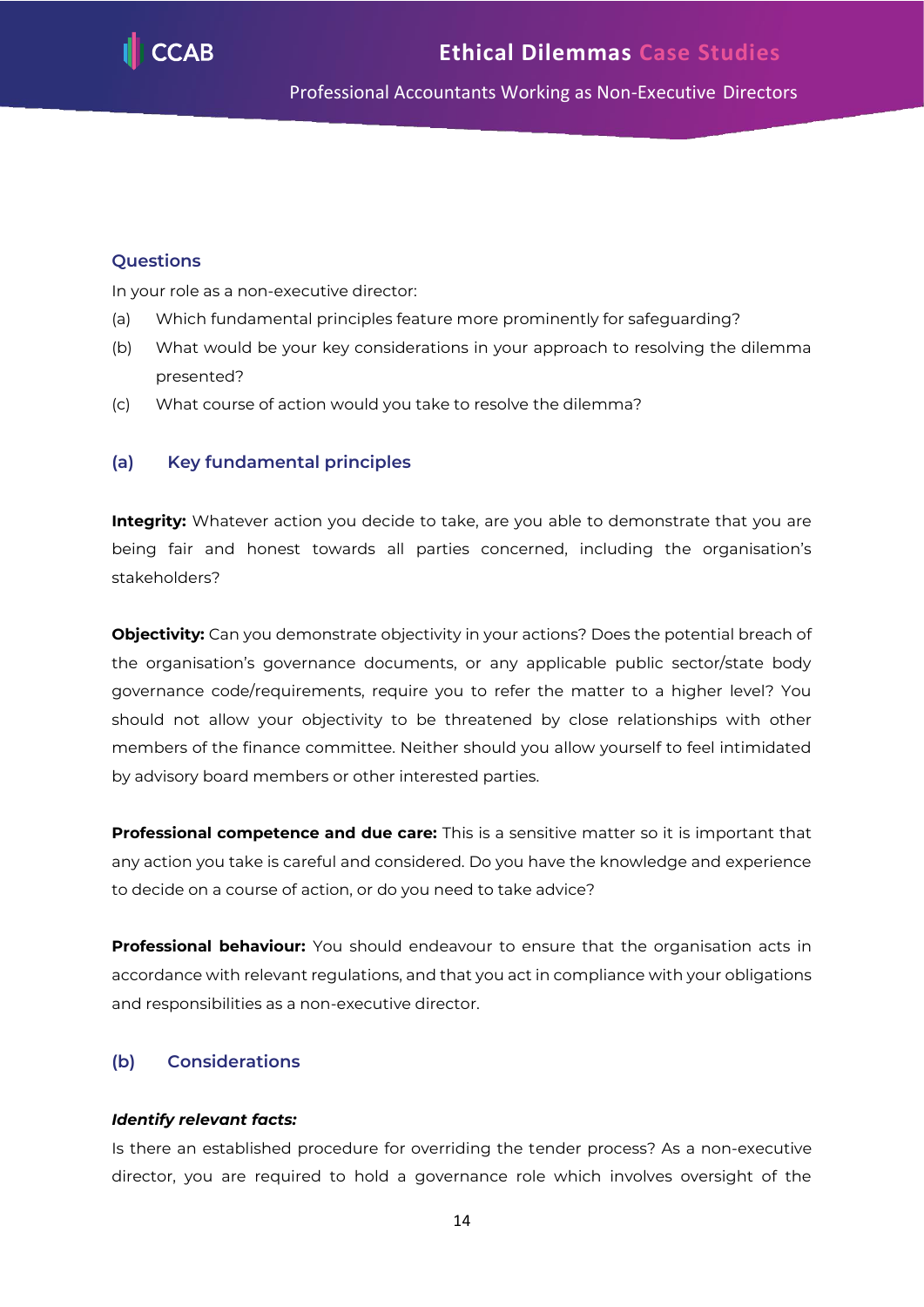

operations of the organisation. In this instance, you have been made aware of the issues and need to determine the appropriate action to take.

#### *Identify affected parties:*

The affected parties are you, the other members of the finance committee and the other advisory board members who have specific responsibility for the governance arrangements, including the CEO and the director of finance. You should also consider the contractor, who may or may not have been promised the work without following the tender process, and other parties who might not be given the opportunity to tender. It is also useful to consider other stakeholders, including taxpayers and government officials, and how they might perceive the situation.

#### *Who should be involved in the resolution:*

You should ensure that both the finance committee and the board are involved in the decision. The internal auditor may also need to be made aware.

#### **(c) Possible course of action**

There are specific obligations in the Code if you encounter actual or suspected 'Non-Compliance with Laws and Regulations (NOCLAR)'. The laws and regulations which are relevant are those which have a direct impact on material items and disclosures in the financial statements or are fundamental to the organisation's operations. As your concerns are in relation to the legal framework of regulations relating to public sector procurement, and it is a substantial capital improvement, consideration ought to be given to these provisions.

As a non-executive director, it is your responsibility to raise your concerns at the committee meeting so that the other members are fully aware of your views on this matter. If the committee does not consider your view, you should ensure that, when the matter is referred to the board for decision, you make your board colleagues aware of your concerns. This should involve highlighting the potential risks and consequences to the organisation if it fails to comply with the organisation's governance arrangements, including the reputational risk to the organisation of such an action, particularly as it relates to public sector expenditure.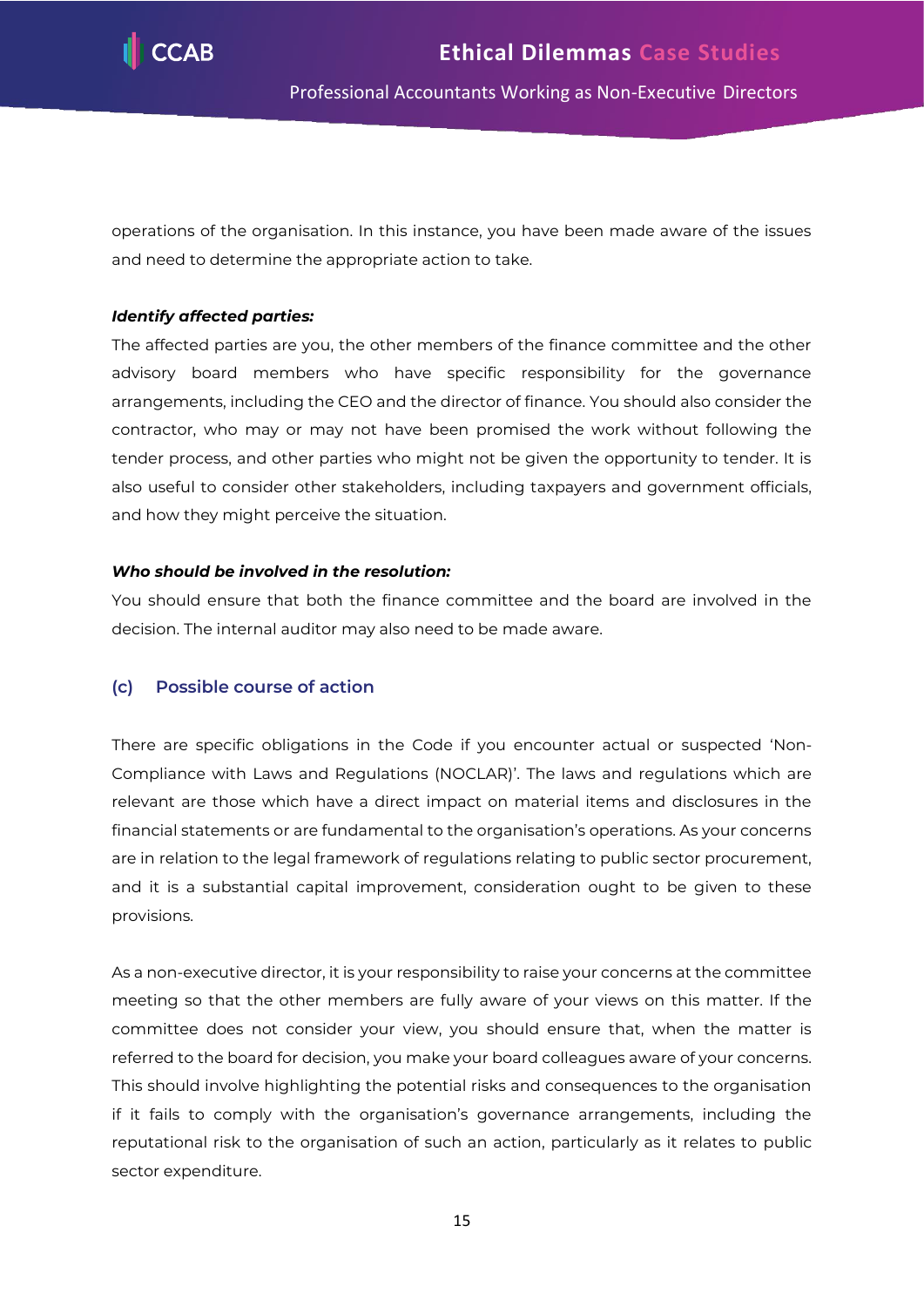

However, before voicing your concerns, you should exercise due care in obtaining sufficient information to be able to meet your responsibilities as a non-executive director. You should ensure you understand the requirements within the regulations, and any public sector/state body governance code requirements and establish whether protocols and procedures exist for situations where it is proposed to waive the formal tender process.

At all times, you should remember your obligations and responsibilities as a non-executive director. You are required to act in the best interests of stakeholders. This often demands the exercise of professional judgement. Whilst you need to safeguard the principle of objectivity, you should also be aware that insisting on following established internal procedures may sometimes impede the operations of the organisation.

In making your judgement, you should apply the reasonable and informed third party test and consider if a reasonable and informed third party would be likely to conclude that you had acted appropriately in the public interest.

If, having gathered the necessary information, you have determined it necessary to disclose your concerns to the finance committee and then the board, and if you believe that the board will not give due consideration to your concerns, you could raise them with the internal auditor.

If the matter is not resolved, consideration may need to be given to disclosing the matter to the appropriate authority.

You should consider taking legal advice. In addition, as a non-executive director who is also a professional accountant, you could discuss the dilemma with a trusted advisor, e.g., a colleague or your professional body. You should document the matter; any discussions you have; the bases for the decisions you make; and how you are satisfied you have fulfilled your responsibility to the public interest.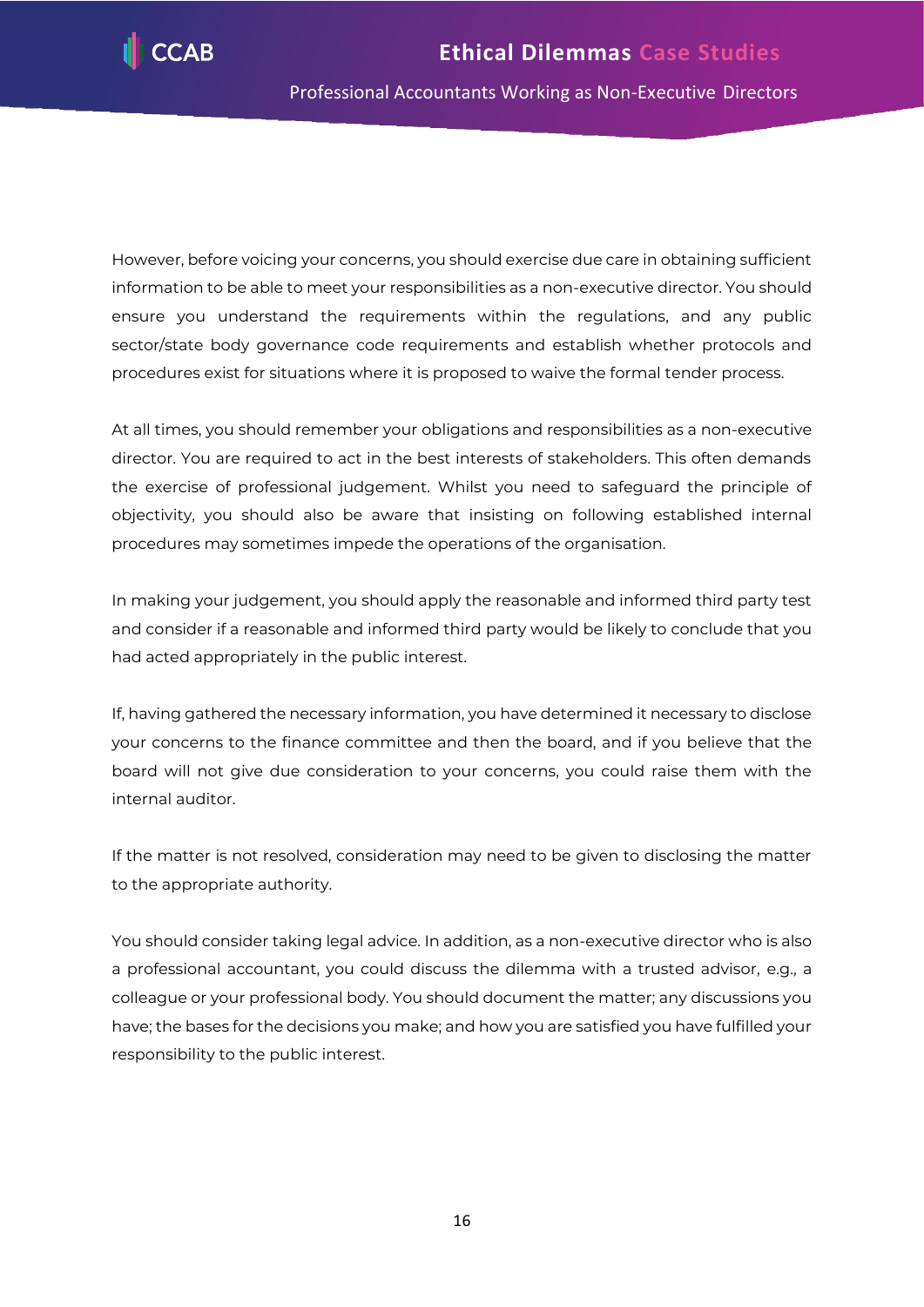

# <span id="page-17-0"></span>**Case Study 3 - Confidentiality and conflict of interest in nonexecutive roles**

# **Outline of the case**

You are a non-executive director of two unrelated companies, Company A and Company B. Company A has recently bought a business that has an operation that competes with Company B, so that both companies are now bidding for the same contracts.

You are now likely to find out information about Company A that could be useful to your role in Company B and vice versa.

## **Questions**

In your role as a non-executive director:

- (a) Which fundamental principles feature more prominently for safeguarding?
- (b) What would be your key considerations in your approach to resolving the dilemma presented?
- (c) What course of action would you take to resolve the dilemma?

# **(a) Key fundamental principles**

**Integrity:** Are you able to act fairly and honestly in your role with either or both companies? Is a breach of trust likely to arise or be perceived by a reasonable and informed third party?

**Objectivity:** Will the potential conflict of interest compromise your professional or business judgement in respect of either or both companies? How do you discharge your duties to both companies?

**Confidentiality:** Can you maintain the requirement to respect confidentiality? You should not use information gained as a result of your relationship with one company to the advantage of the other.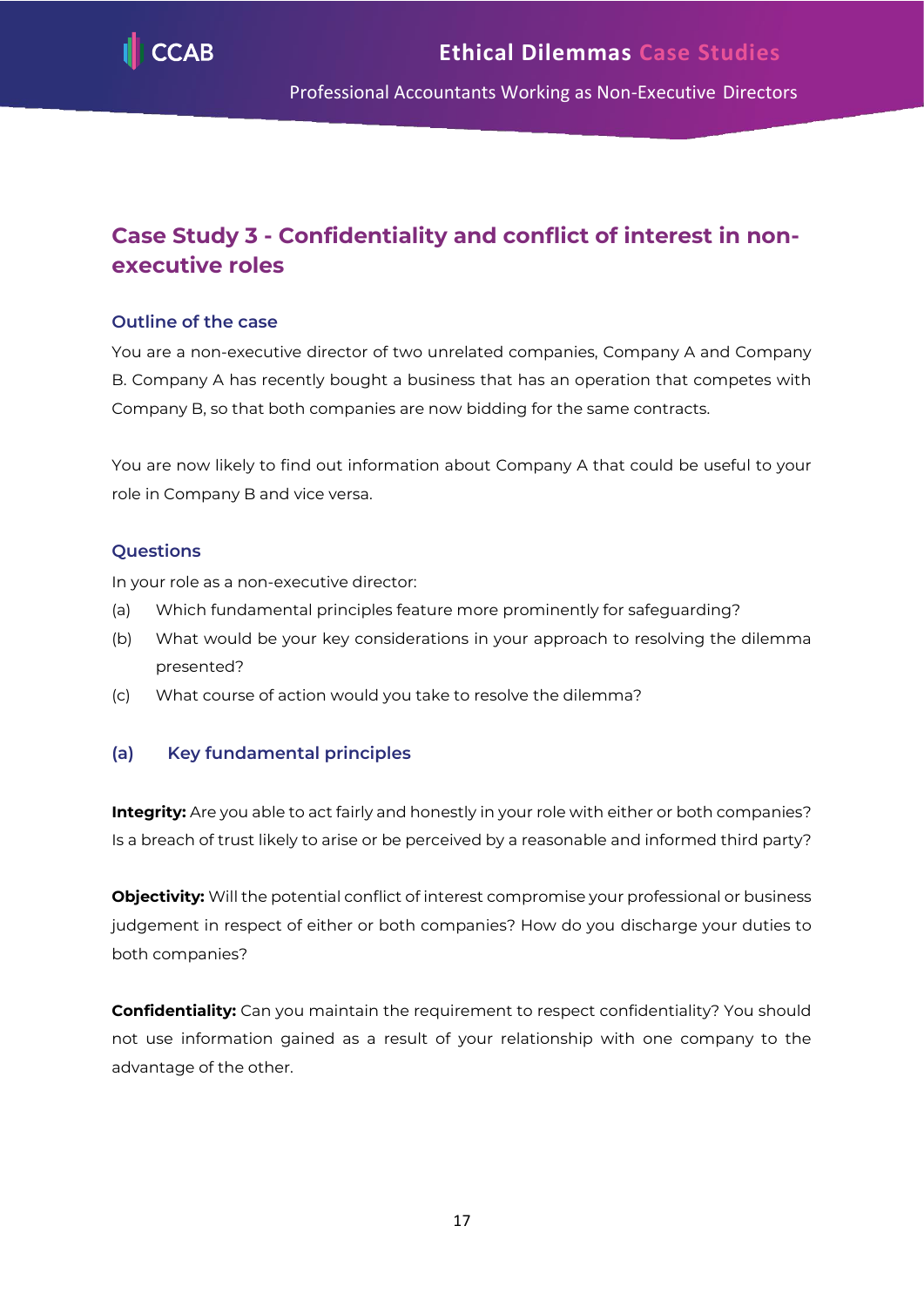

## **(b) Considerations**

#### *Identify relevant facts:*

You should gather information in respect of each company's policies, procedures and guidelines (including any code of conduct), any legal requirements to avoid conflicts of interest, and your professional body's code of ethics.

You should also ascertain to what extent Company A and Company B will now compete. Will this occur regularly or only for occasional contracts? Will the boards be involved in discussions relating to this? You need to manage the perception of your involvement with both companies, as well as any actual conflict you might anticipate.

#### *Identify affected parties:*

The key affected parties are you and the boards of Company A and Company B. Other possible affected parties are stakeholders in the companies, such as shareholders, investors and creditors.

#### *Who should be involved in the resolution:*

Consider not just whom you should involve, but also why and when. Board dynamics vary and there will be different ways to ensure that you and the chair of each of the boards (and then the boards themselves) engage effectively. Other external and internal parties may also be relevant, as the appearance of ethical behaviour is important as well as the reality.

#### **(c) Possible course of action**

It is important to be transparent, and to ensure that the boards are in an informed position to make decisions on the matter. The first step in resolving a potential conflict situation is likely to be disclosure to the parties involved, as soon as a threat to one or more of the fundamental principles is identified. It may be advisable to discuss the matter with the company secretaries to determine how it should be raised with the chairs and then the boards. One of the boards, or indeed both, may feel that it would be in everyone's best interests for you to step down from one of the companies.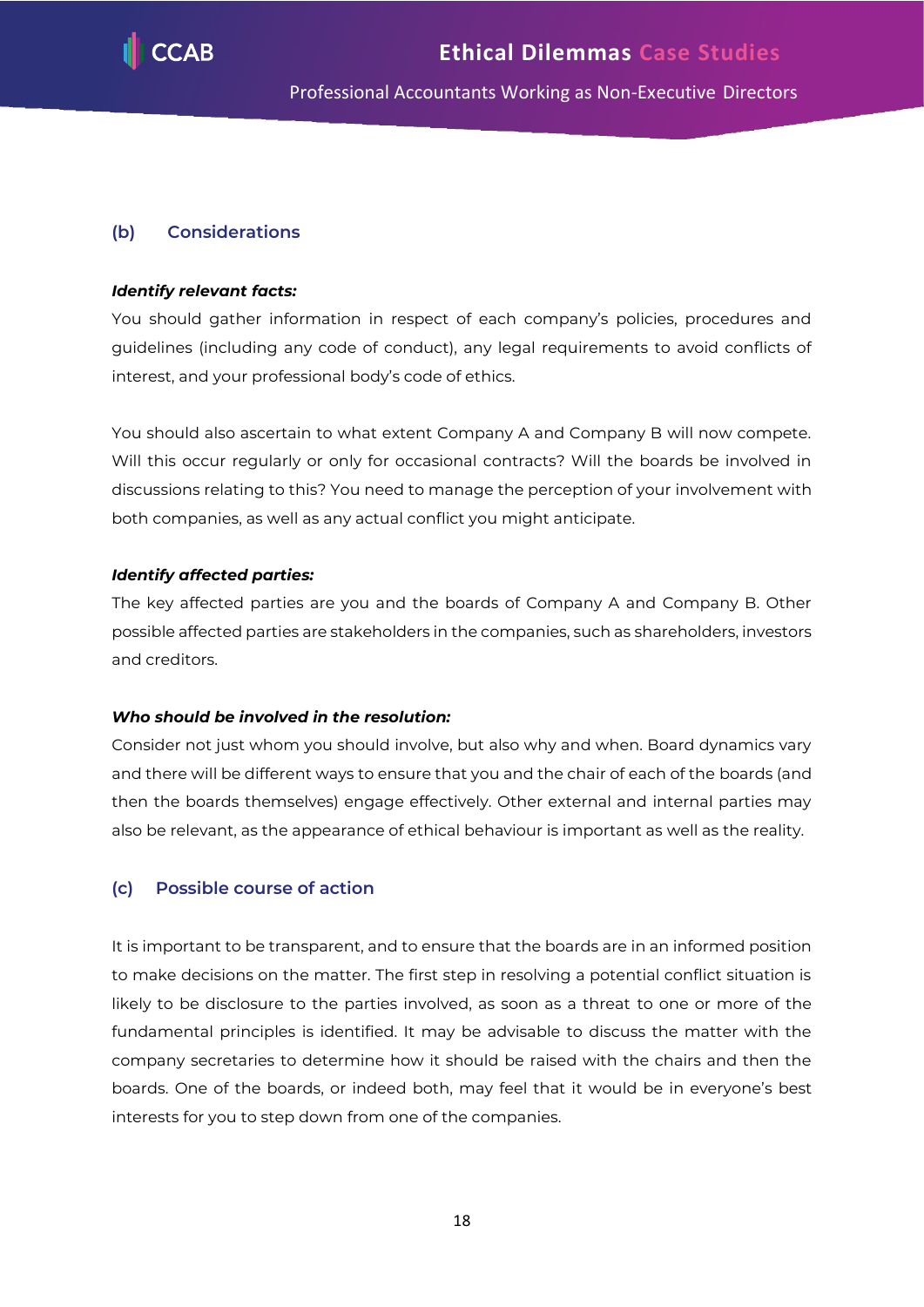

Alternatively, both boards may be happy that the situation can be managed, in which case procedures should be put in place that are capable of identifying and assessing threats as they arise and applying appropriate safeguards. However, a key question for you and the boards to consider is whether you 'should' manage the conflict of interest (as opposed to whether you 'could' manage the conflict). There is a need to have regard to reputational risk. In making your judgement, you should apply the reasonable and informed third party test and consider if a reasonable and informed third party would be likely to conclude that you had acted appropriately.

You are entitled to use experience gained in other roles, but not to use confidential information for your own benefit or that of another party. A key threat is that you could be put in a position where you can influence a decision on a matter in one company through your knowledge of relevant information gained in the other. If you use that information, you will breach the fundamental principle of confidentiality; if you do not use it, you may be refraining from influencing a decision that you know to be wrong. Can you realistically maintain objectivity, or can you be acting in the best interests of either company in such situations?

Having established to what extent Company A and Company B will compete, an appropriate safeguard to apply might be to exclude yourself from involvement in decisionmaking at Company A and Company B on matters where a conflict of interest exists or is likely to arise.

You should protect your professional reputation, and insist that the resolution of this ethical dilemma, and the basis for it, be minuted by both boards. You should also keep your own record of the substance of the issue, the details of any discussions, the decisions made, and the rationale for these decisions.

You should consider a final appraisal of the situation:

- Is the resolution of the dilemma acceptable from a professional and personal point of view?
- Would a reasonable and informed third party reach the same conclusion?
- Is the proposed solution workable?
- Could the situation compromise your professional or personal reputation?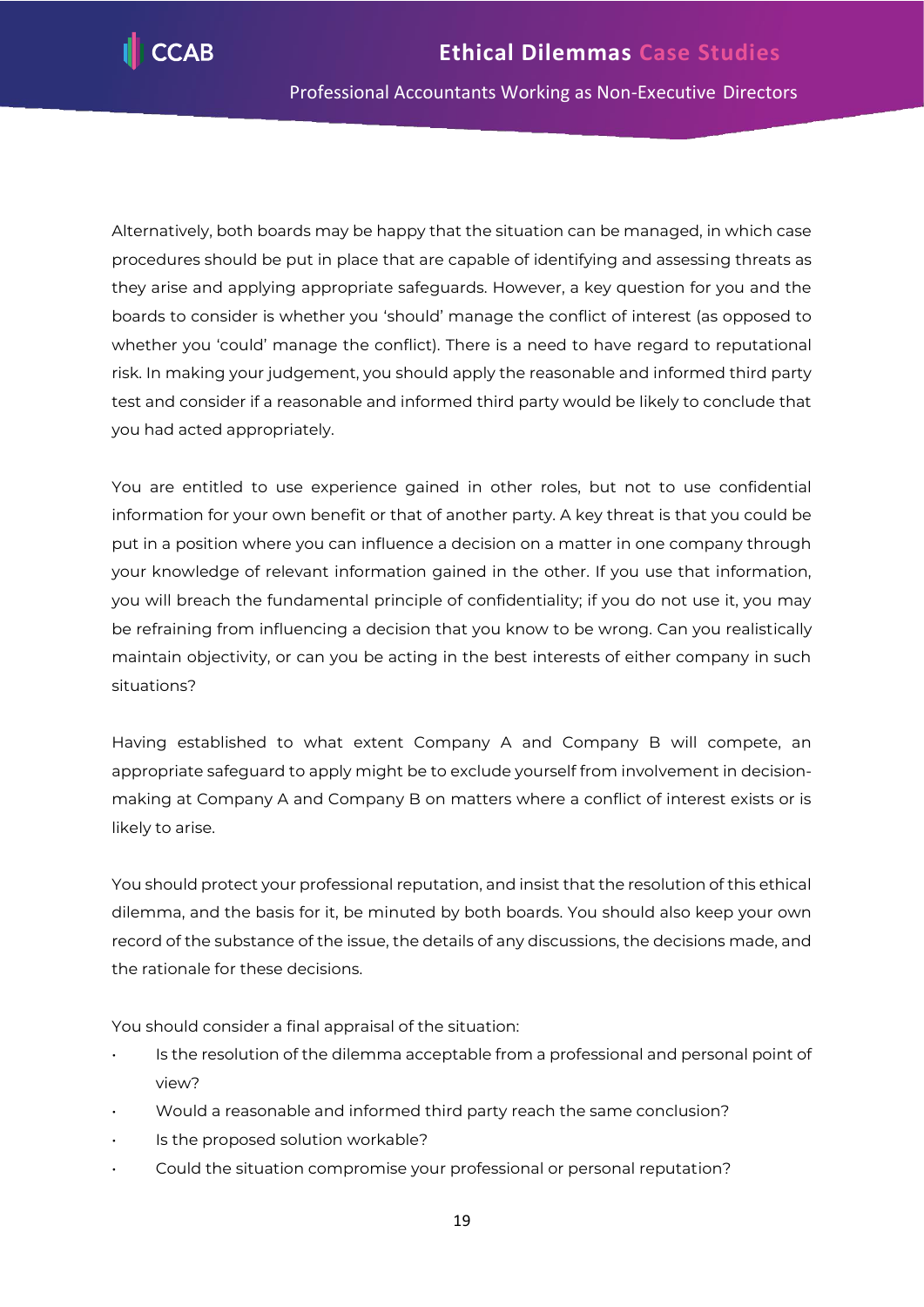

<span id="page-20-0"></span>You might wish to review these questions with a trusted advisor, e.g., a colleague or your professional body. In some situations, you may wish to seek legal advice on the matter.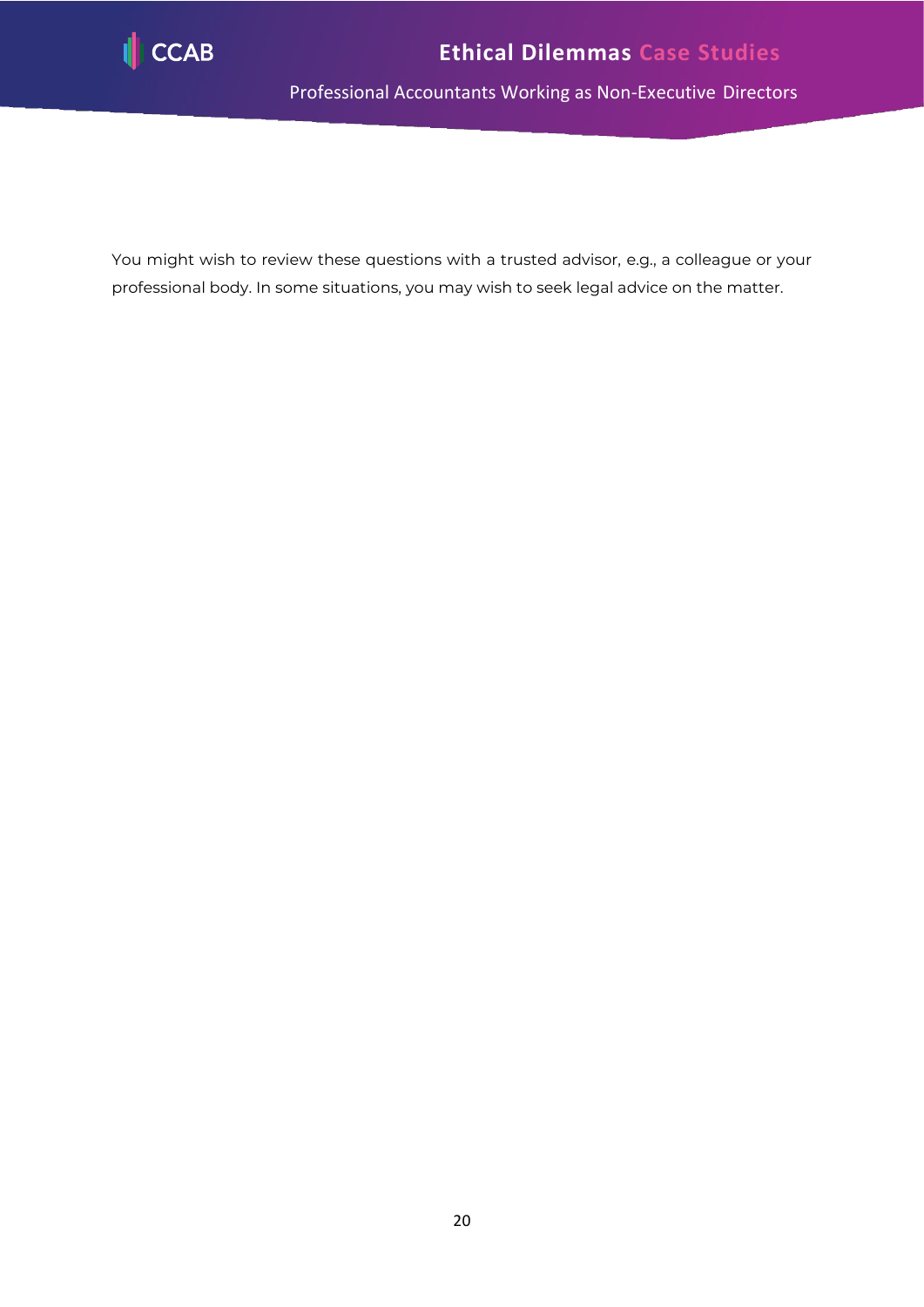

# **Case Study 4 - Non-executive director being used as a sounding board by an employee**

# **Outline of the case**

You are a non-executive director of a manufacturing company. The company's success and reputation rely on one core product. In order to manufacture the product, it needs to source two main components, X and Y. Component X may be purchased from either of two suppliers, A Limited or B Limited. The board has agreed a strategy that both suppliers will be used, thereby enabling the purchasing department to exercise bargaining power over its suppliers.

On the days that you attend monthly board meetings, you take lunch in the staff restaurant. One day you find yourself in conversation with the purchasing manager, who is unfamiliar with the concept of a non-executive director. As you explain your role, the purchasing manager takes the opportunity to seek your opinion on a matter that has been causing her some concern.

She is responsible for placing orders for stock, and orders of component X are usually placed on a weekly basis. Prices are obtained from A Limited and B Limited on a regular basis and confirmed prior to each order being placed. However, in recent months the purchasing director has been taking a more active role in the ordering process. He has been directing the manager to place almost every order with B Limited, although the manager believes that a better price could often have been obtained from A Limited. The director has told the manager that he has been building an effective relationship with the sales director of B Limited, which will lead to a reduction in prices in the long term. This has involved regular business lunches and an invitation for the purchasing director and his family to spend a weekend on the sales director's private yacht.

The purchasing manager expresses her opinion to you that the purchasing director is accepting bribes, as well as ignoring the company's agreed purchasing strategy, which aims to limit the risk associated with exposure to just one supplier. You are asked for your views on the situation, as the purchasing manager is delighted to have this opportunity to 'run the issue past you, informally and off the record'.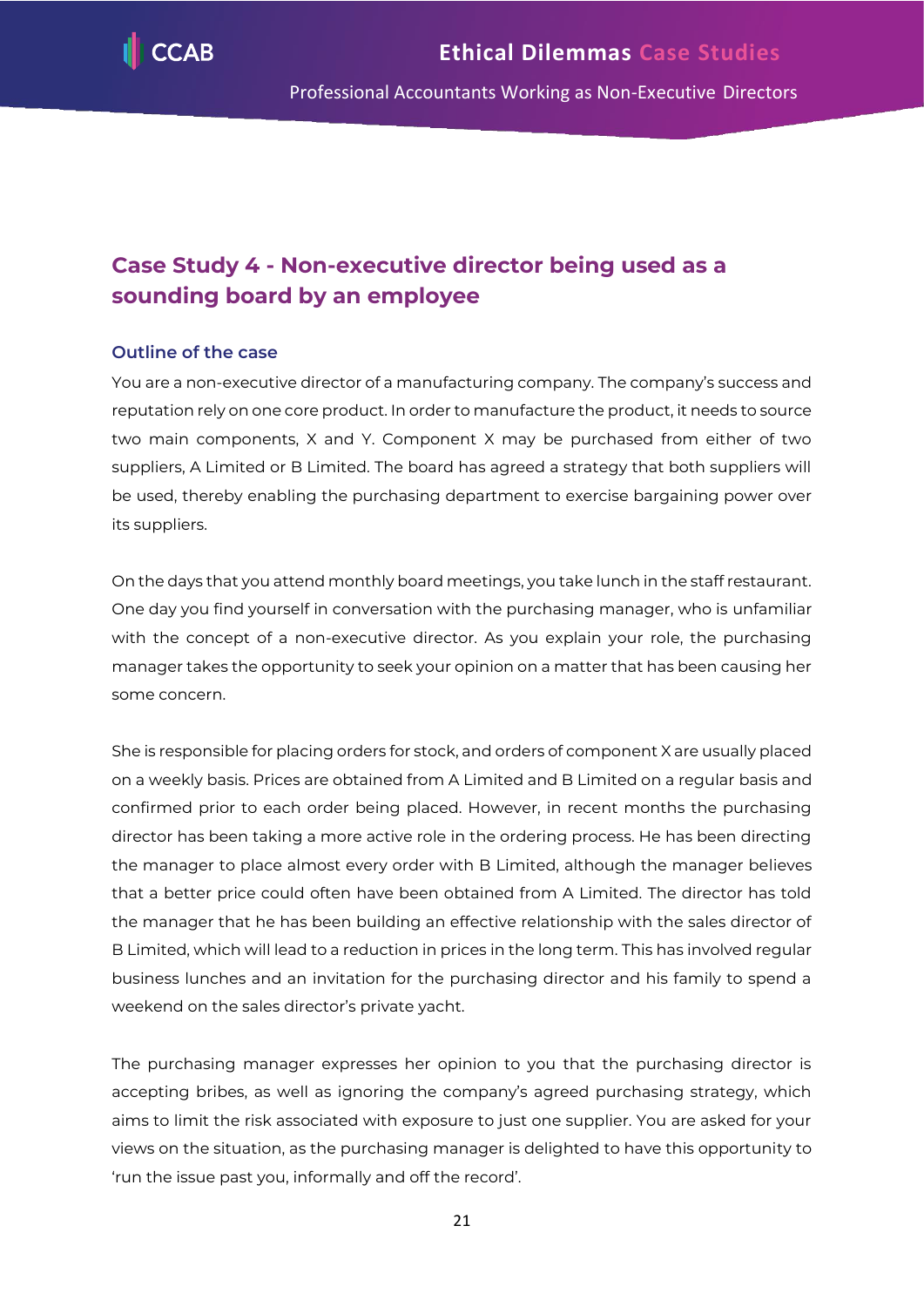

# **Questions**

In your role as a non-executive director:

- (a) Which fundamental principles feature more prominently for safeguarding?
- (b) What would be your key considerations in your approach to resolving the dilemma presented?
- (c) What course of action would you take to resolve the dilemma?

# **(a) Key fundamental principles**

**Integrity:** Are you able to be straightforward and honest with the purchasing manager and the board while, at the same time, safeguarding the other fundamental ethical principles, ensuring good governance and complying with relevant legislation on protected disclosures?

**Objectivity:** Are you able to retain your independence from the executive board members and, at the same time, resist the influence of any potentially unfounded assumptions made by the purchasing manager?

**Professional competence and due care:** You should exercise diligence and gather all the relevant facts before reaching any conclusions. Are you sure of your responsibilities in this situation? To whom do you owe a duty? Should you seek advice concerning your legal obligations?

**Confidentiality:** Can you discuss the information you have acquired from this informal conversation at the next board meeting without breaching the trust of the purchasing manager? Is there anyone else whom you may consult or whom you should inform?

**Professional behaviour:** Are you able to comply with established internal procedures, and are there 'speak-up', including whistleblowing, or employee code of conduct procedures with which you should encourage the manager to comply? Is there relevant legislation related to protected disclosures and bribery or corruption that you may need to know more about?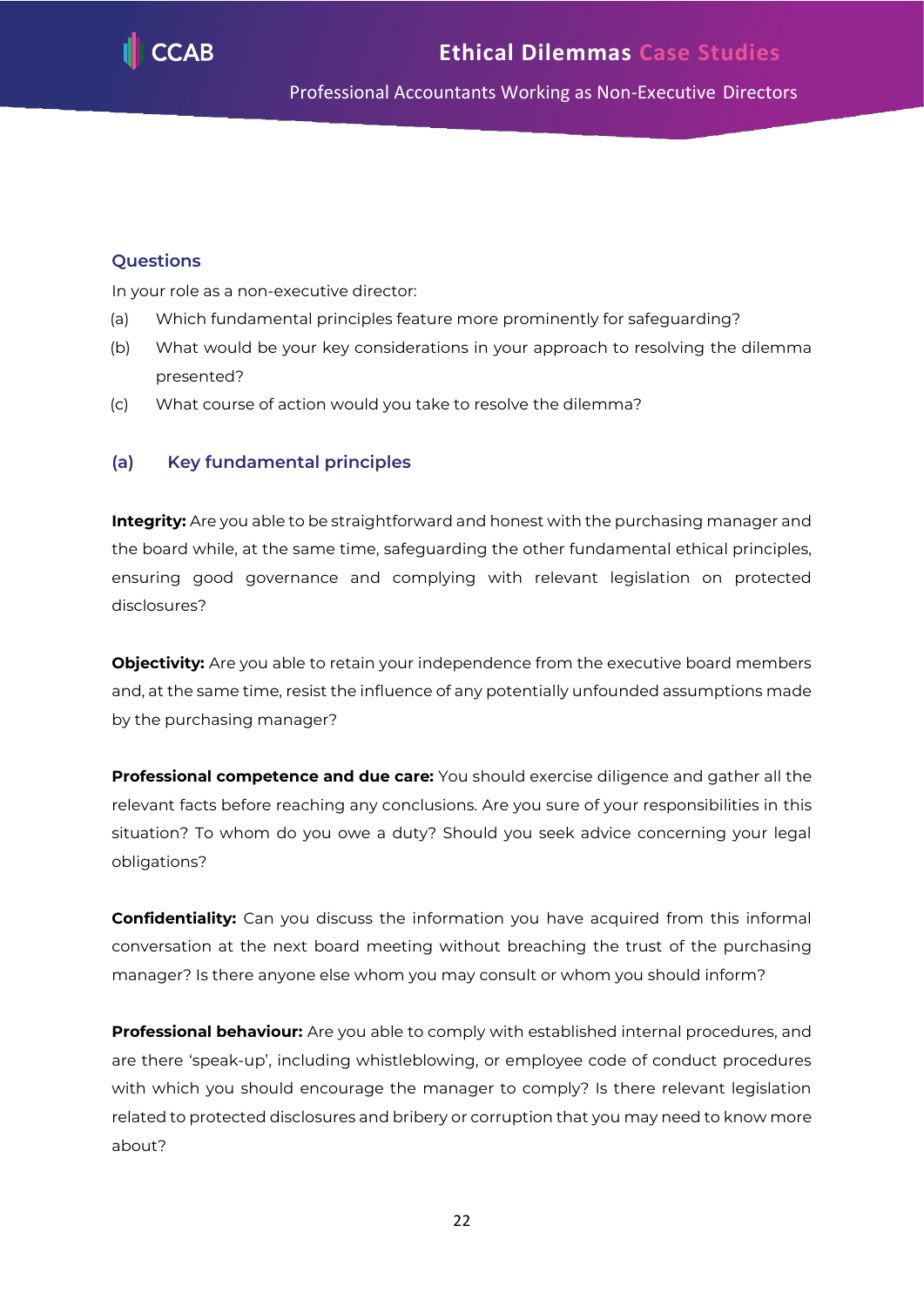

#### **(b) Considerations**

#### *Identify relevant facts:*

In this case, your responsibilities concern the actions of a director and a manager, the possible undermining of company strategy, a serious ethical breach and potential corruption or a bribery offence.

You have been made aware that the company's purchasing strategy may be being breached, and that an employee believes that a director is accepting bribes. You should decide what information and advice you give to the purchasing manager, and what information you provide to the board (or others). You have the right to make enquiries within the company as necessary.

#### *Identify affected parties:*

Key affected parties are you, the purchasing manager and the purchasing director. Other affected parties are the shareholders, other members of the board and, possibly, the officers of A Limited and B Limited. Other parties may become involved at a later stage, e.g., an independent investigator if an investigation is called for, or law enforcement if a reportable offence arises.

#### *Who should be involved in the resolution:*

You may wish to seek independent legal advice or consult with the company's ethics committee if one exists or identify the officer or person within the company responsible for leading compliance with ethics. You might wish to discuss the situation with the board. The initial approach could be to the company secretary, although in a matter as potentially serious as this the CEO or the chair might be more appropriate (having regard to the dynamics of the board). Having pursued these routes, it might be appropriate and necessary to discuss the matter with the internal audit function or the chair of the audit committee. If there is a breach of the law, such as the Bribery Act 2010 (UK) or Criminal Justice (Corruption Offences) Act 2018 (Ireland), the company's legal counsel would also need to be involved.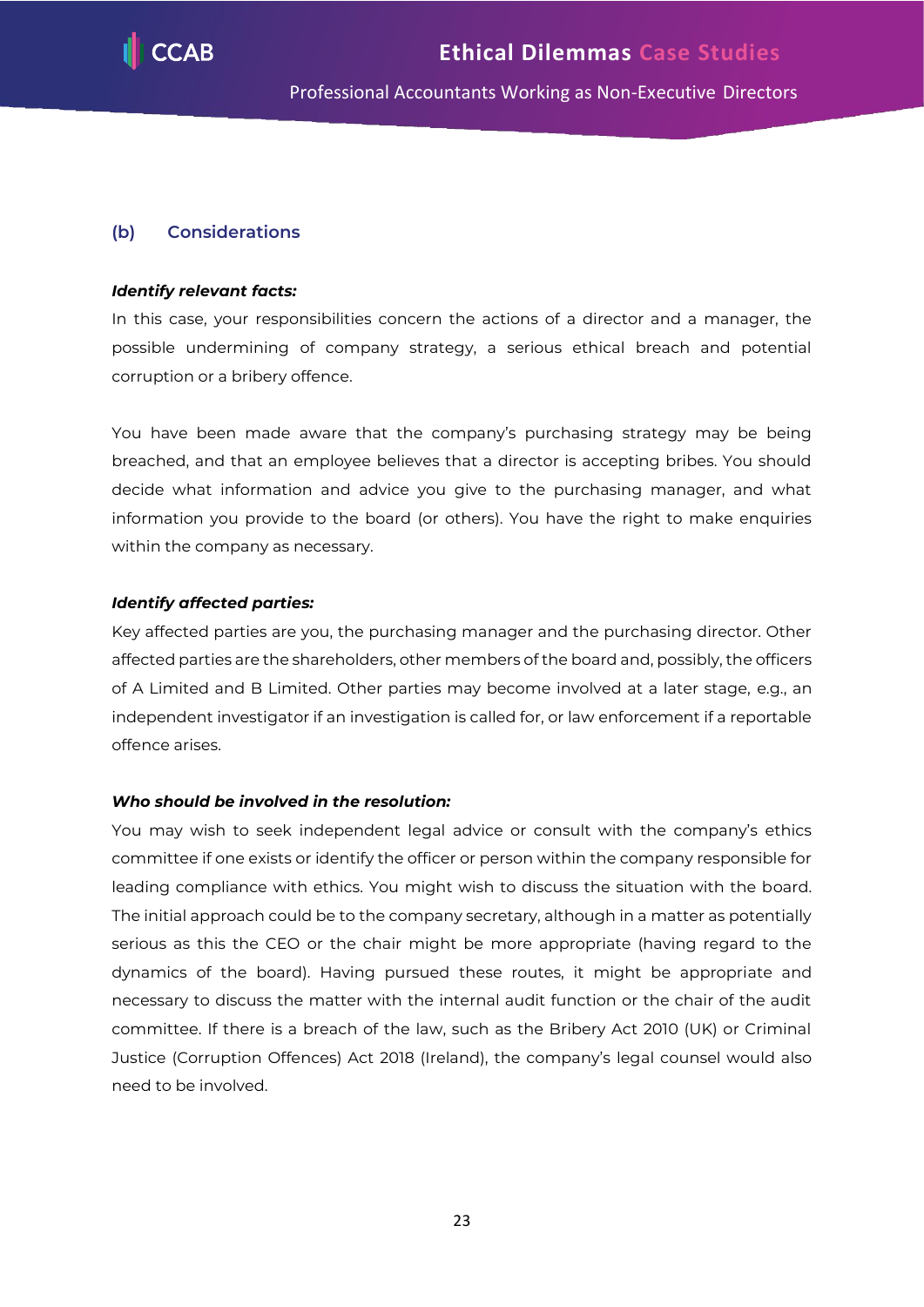

#### **(c) Possible course of action**

You should advise the purchasing manager to obtain details of any established internal 'speak-up' or whistleblowing policies and procedures, as well as external organisations that will look after her interests. You know that 'speak-up' mechanisms within organisations are vitally important. Stress to her that 'speaking up' by employees is valued and that it can enable issues to be tackled at an early stage. You also know the importance of 'listening up' and acting upon issues that have been raised.

You should explain to the purchasing manager that you have a responsibility towards the company, including its shareholders and other stakeholders, such as its employees and suppliers, and that you recognise that she has concerns. The allegation of bribery is a serious one, and so her concerns will need to be investigated.

As a professional accountant, there are also specific obligations in the Code if you encounter actual or suspected 'Non-Compliance with Laws and Regulations (NOCLAR)'. A suspicion of bribery would require these provisions to be addressed.

You should also be aware that there are provisions within the Code regarding inducements. These provisions prohibit professional accountants from offering or accepting inducements where there is, or perceived to be, intent to improperly influence behaviour. Application material in the Code, Sections 250.10, prompts a professional accountant to consider the actions to take, such as those outlined above, if they become aware of an inducement offered.

You might initially request permission from the manager to discuss the situation with the internal team responsible for investigating wrongdoing. This may be an internal audit, risk management team, a Bribery Compliance Officer, or another officially designated person. If permission is granted, you should ensure that you have all available facts and relevant information before progressing the matter (thereby exercising professional competence and due care).

When considering bringing the matter to the board's attention, your initial approach might be via the company secretary. However, you should consider bringing the matter directly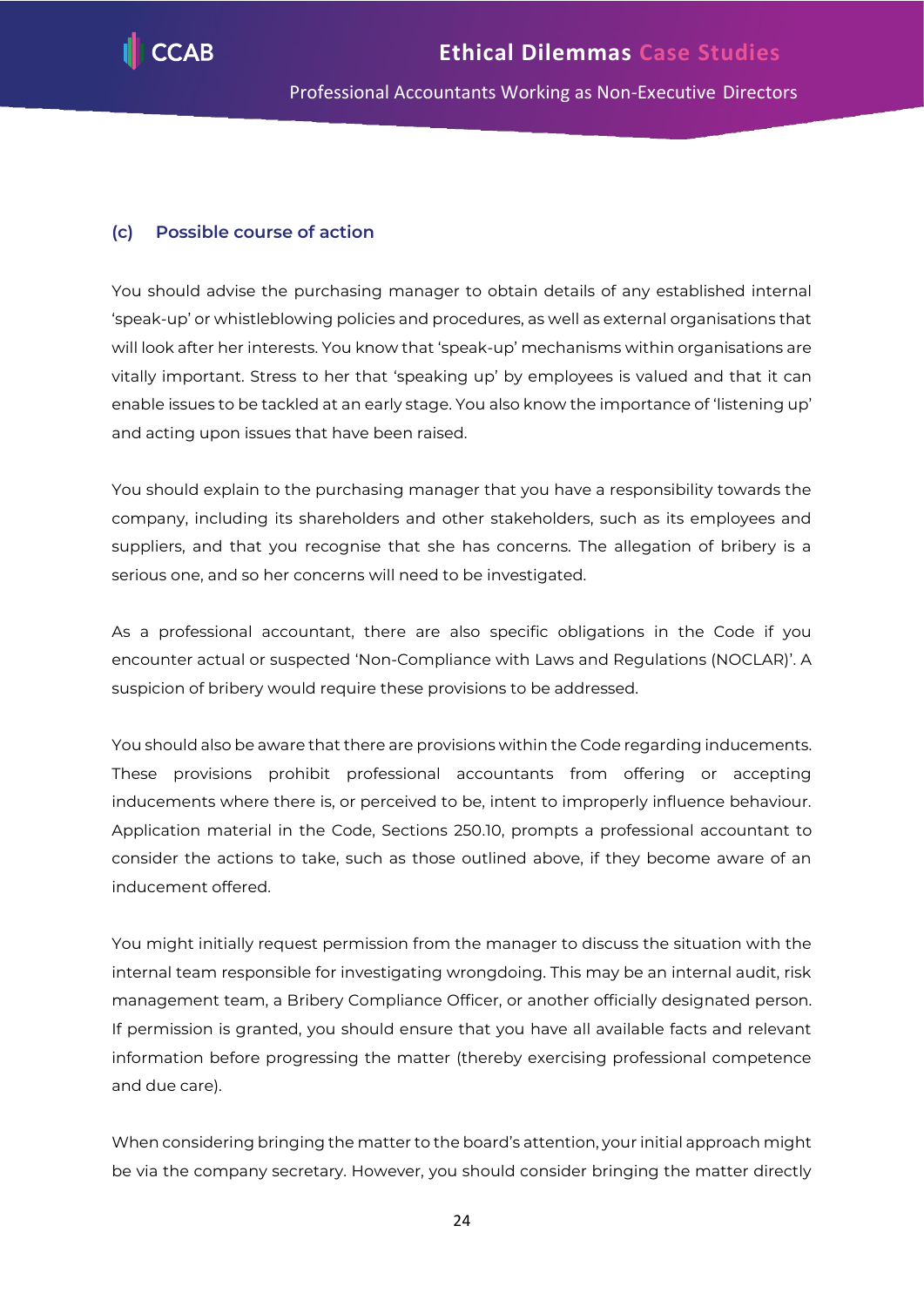

to the chair of the board or audit committee, as the issue is potentially one of fraud, and there may be a risk of alerting and 'tipping off' the purchasing director if the situation is discussed openly with the board.

If permission to discuss the matter with anyone else is withheld by the manager, you should nevertheless address the NOCLAR provisions within the Code. You must also adhere to your professional obligation to discharge your legal duties (e.g., Section 172 Companies Act 2006 (UK) or Section 228 Companies Act 2014 (Ireland)) as a non-executive director. There could be potential risks and consequences to the organisation if it fails to address this issue, including the reputational risk.

If there is an audit committee, it may be possible for you to bring an anonymised version of the matter to its attention (via the committee chair); or you might be able to discuss the situation with the internal or external auditors.

You should apply the reasonable and informed third party test and consider if a reasonable and informed third party would be likely to conclude that you had acted appropriately.

If the matter is not resolved, consideration may need to be given to disclosing the matter to the appropriate authority.

At any stage, you might wish to seek your own independent legal advice, or consult with a trusted advisor, e.g., a colleague or your professional body. In the case of consulting with a trusted advisor, confidentiality should be maintained, and care should always be taken not to disclose the identities of the persons or company involved in the allegations.

You should document the discussions you have, the actions you take, and the bases for any decisions made.

There are also provisions within the Code (Section 200.5 A3) highlighting that professional accountants are expected to encourage and promote an ethics-based culture in their organisation, such as the implementation of ethics education and training programs, and policies and procedures in relation to whistleblowing and also non-compliance with laws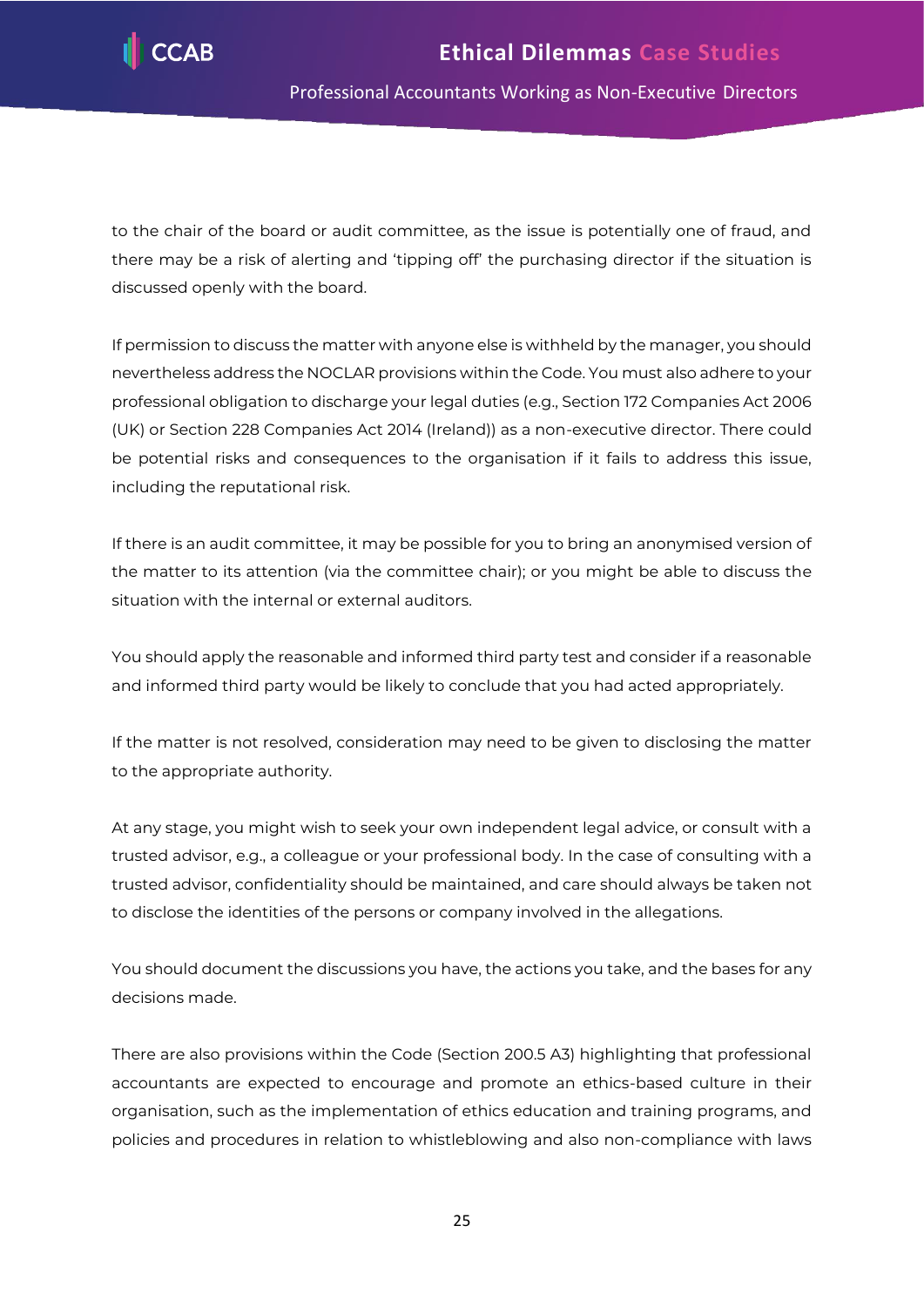

and regulations. As a non-executive director, this situation should prompt you to ensure that such programmes are being employed in your organisation.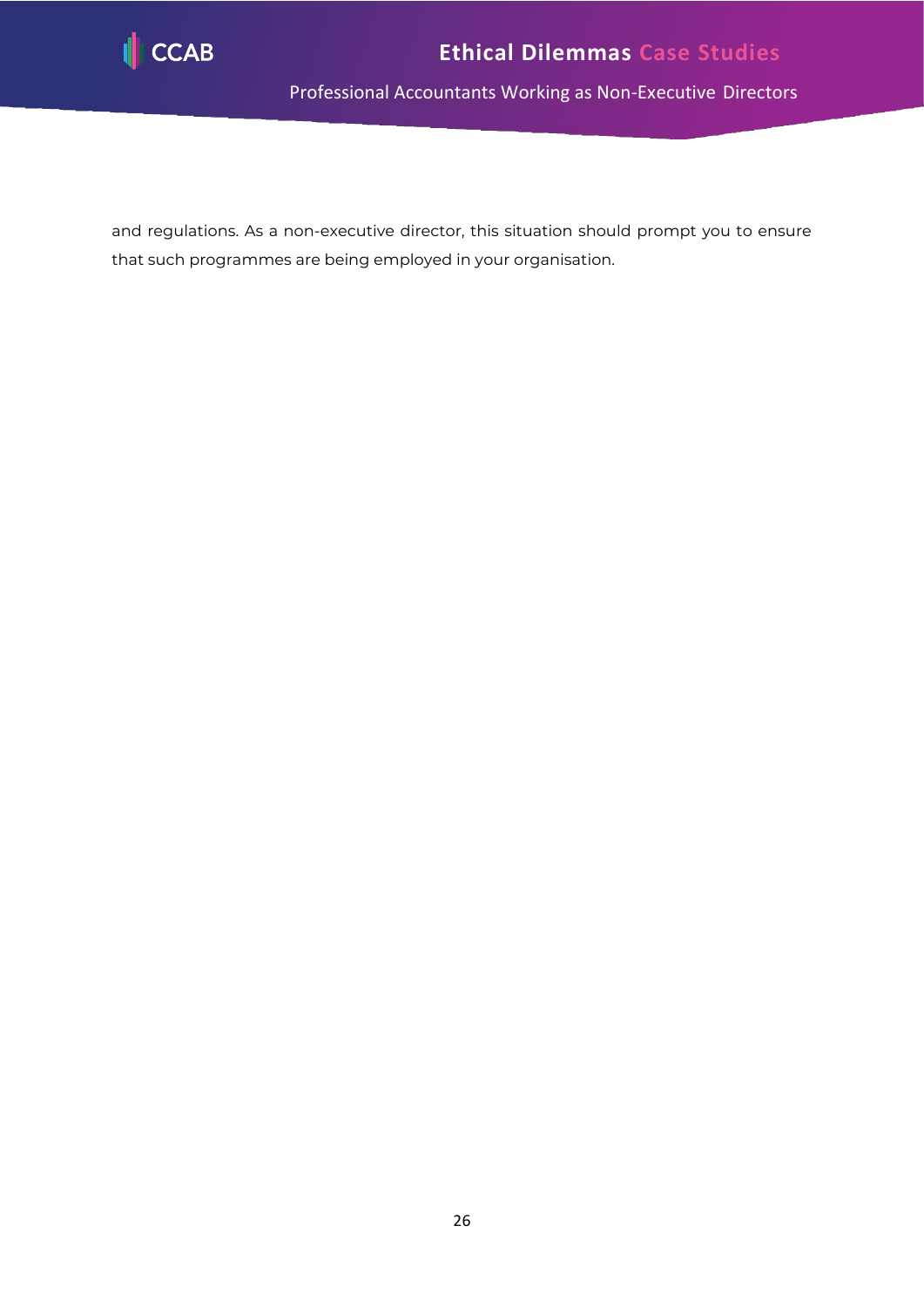

# <span id="page-27-0"></span>**Case Study 5 - Pressure on a non-executive director to make a decision without adequate information**

# **Outline of the case**

You are a non-executive director of a medium-sized company. The company's financial director (who is also the company secretary) is advocating that the company makes an acquisition and has implied that, if the company does not act quickly, the opportunity will disappear. The CEO has also said that she wants to move quickly. However, you are not convinced that the figures presented to you indicate that the acquisition is currently the right thing to do, and you think it warrants further discussion.

One year ago, shortly after you had joined the board, a similar decision was made which, to you, seemed unusual given the company's trading position at that time. However, none of the other board members (who had been on the board for several years) challenged the CEO.

You have tried to contact, through the company, an independent specialist to get an expert, impartial view on the acquisition. However, the CEO seems to be discouraging you from proceeding with this.

You are considering whether you should raise your concerns with other board members or simply allow the company to go ahead with what could be a profitable acquisition. Should you insist on waiting for the impartial professional advice at the risk of the company missing the opportunity of the acquisition?

# **Questions**

In your role as a non-executive director:

- (a) Which fundamental principles feature more prominently for safeguarding?
- (b) What would be your key considerations in your approach to resolving the dilemma presented?
- (c) What course of action would you take to resolve the dilemma?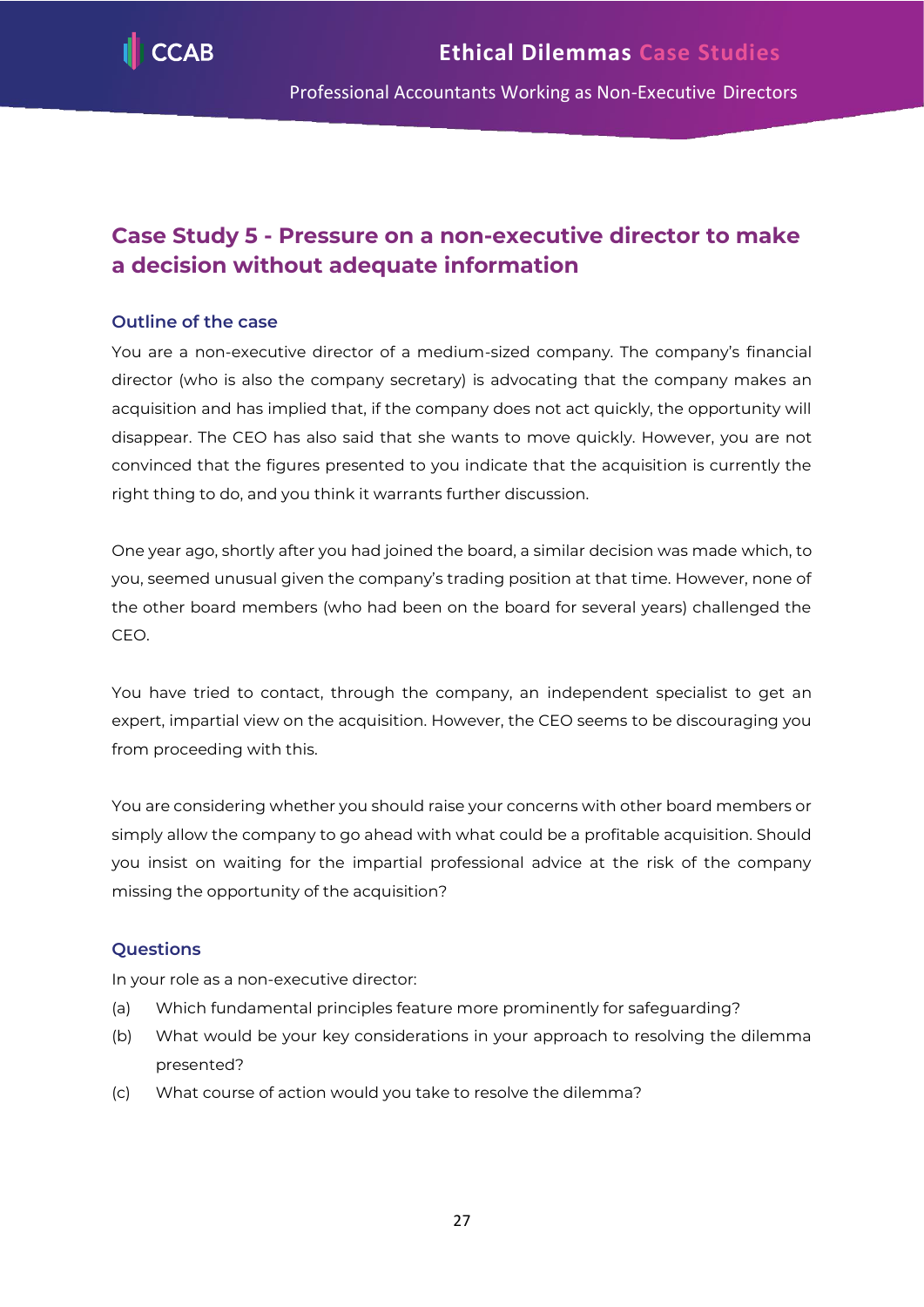

## **(a) Key fundamental principles**

**Objectivity:** Is your objectivity compromised by the pressure from the CEO and the financial director to push through the decision, or by the close working relationships you may have with other members of the board or management?

**Professional competence and due care:** Is it appropriate to seek expert advice or are you, in fact, attempting to make your concerns more palatable by asking someone else, namely the expert, to express them? Is there sufficient time for you and the independent expert to consider the situation fully?

**Confidentiality:** In seeking expert advice, can you ensure you maintain confidentiality over commercially sensitive information?

**Professional behaviour:** If the acquisition goes ahead and there is subsequently a highprofile failure of the company, would you be able to defend your actions as being appropriate? Would people be able to see, and comment favourably on, the part played by the non-executive directors in making the decision to acquire? Professional behaviour also means complying with relevant laws and regulations. Have any applicable company law provisions been considered?

# **(b) Considerations**

#### *Identify relevant facts:*

The dilemma you face involves weighing up the risks faced by the company against the opportunities and the potential benefits that might accrue. You should establish whether it is, in fact, necessary to make the acquisition as urgently as the financial director claims. You should also assess whether the numbers that have been presented to you can be objectively verified and any assumptions tested. You should assess whether the risk assessment on the acquisition, including its impact on the current business, e.g., cultural fit, reorganisation, etc., have been adequately considered and planned for.

Determine whether the company has an acquisition policy which includes a due diligence process. Consider also whether company law confers upon you personally any legal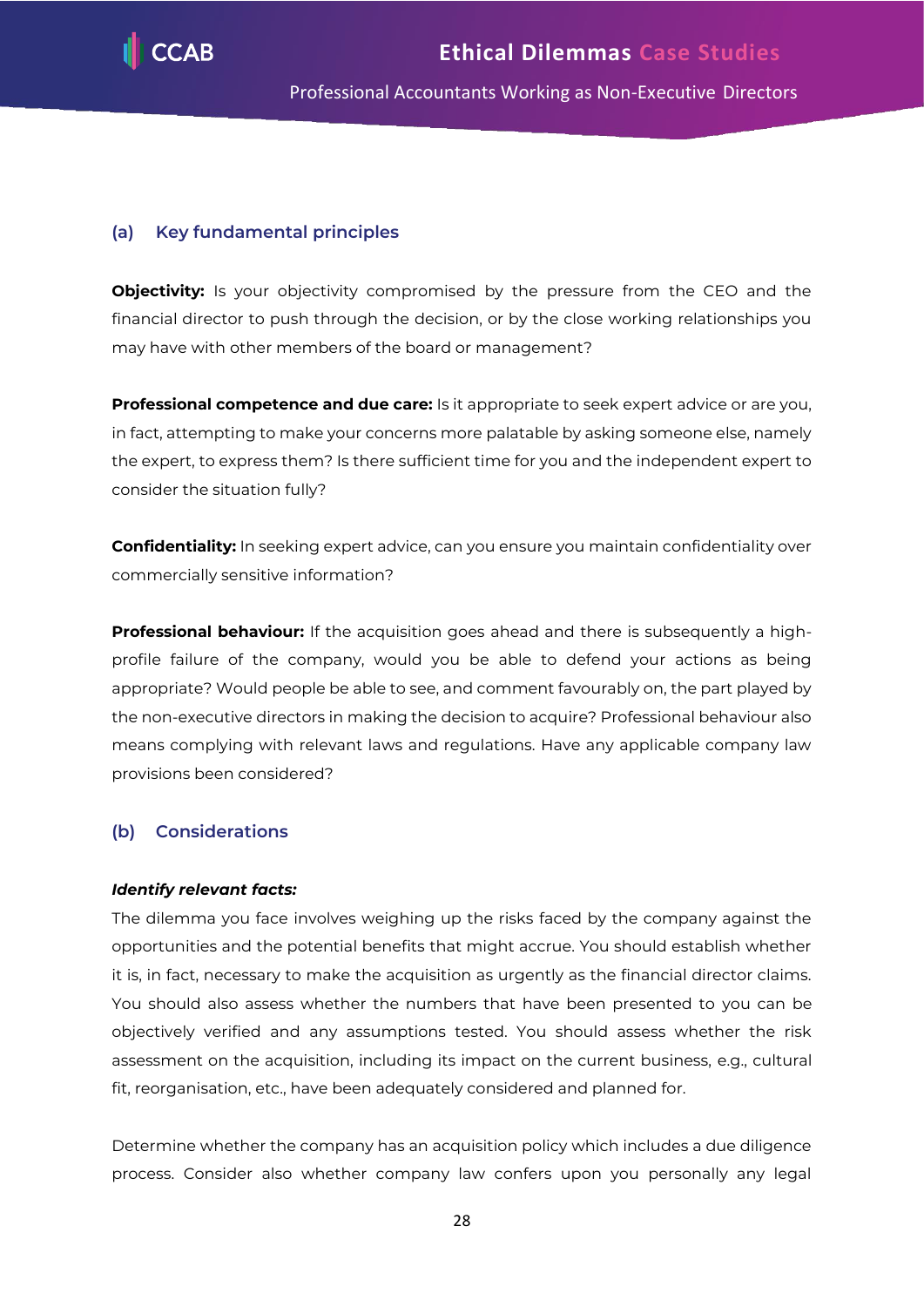

accountability for the decision, as a professional accountant and non-executive director. You should also take into account your responsibility to apply your professional judgement.

#### *Identify affected parties:*

Key affected parties are you, the financial director, the CEO, other board members and the company, as well as the other company being considered for acquisition. Other stakeholders in the businesses, such as investors, shareholders, customers and suppliers, will also be affected.

#### *Who should be involved in the resolution:*

You should discuss your concerns with the chair. Are there other board members (executive or non-executive) that you could approach? Consider not just whom you should involve, but also why and when. It is possible that an independent expert adviser will also be involved in the resolution.

#### **(c) Possible course of action**

Directors have legal responsibilities to promote the success of their company, having regard to the interests of a range of stakeholders including shareholders, employees, suppliers, customers, the community and environment as part of the board's decisionmaking process. They may also have an obligation to explain within the company's annual report how they have fulfilled their legal duty, and how shareholder, employee and other stakeholder interests have been considered in the board's deliberations.

You need to make it clear that you are concerned that to make such a critical decision without full consideration would not be in the best interests of the company's stakeholders and would not meet the directors' legal responsibilities, or the principles of good corporate governance. You should remind the board that they have a duty to behave in a manner which reflects the company's values, and this should be their driver when making important decisions.

You should apply the reasonable and informed third party test and consider if a reasonable and informed third party would be likely to conclude that you and the board had acted appropriately.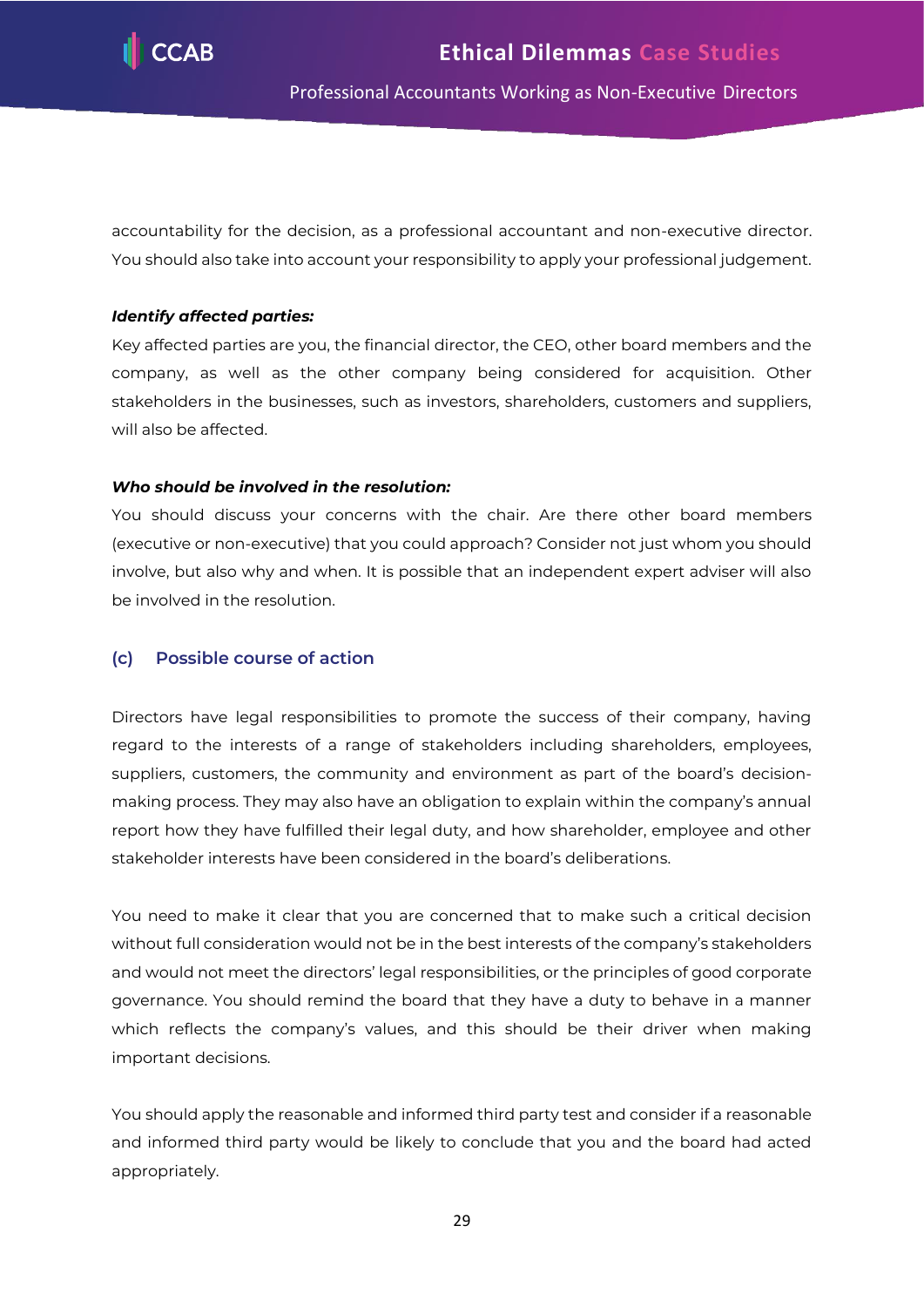Depending on your relationships with the CEO, the financial director and other board members, it may be difficult for you alone to stand up to management on this issue. There could be a potential familiarity or intimidation threat to your objectivity.

If the CEO is a dominant character, it is possible that she will exert undue pressure on you to allow the decision to go through without further discussion. A threat to your objectivity might also exist if there is a risk that you will lose your position (and the associated income) by standing up to the CEO.

As a professional accountant, you need to ensure that the company is taking steps to manage risk effectively, including reputational risk, and that any established process for managing risk is followed. You should therefore make appropriate enquiries to ensure that you have all the information you require to be able to make a professional judgement on the company's actions. If the company has an acquisition policy and established procedures, you can bring these to the attention of the board to support your position.

You may need access to independent expert advice. However, you also need to balance this with not being obstructive. While there may be a potential business benefit in making a decision quickly, there is also a potential risk to the business in doing so. Unless you fully understand the consequences for all stakeholders, you will not be able to fully understand the potential risk.

It is important to be in a position to challenge management constructively. Ensure concerns are recorded in board minutes and if you resign, provide a written statement to the chair. It is also advisable to document any decisions you make outside of board meetings, including information about the facts; the discussions you have had and with whom; the courses of action considered; and the basis of the decision reached. You should also note that resigning does not absolve you of your legal duties and responsibilities during your tenure as a director.

If the CEO is domineering or aggressive, or if the other non-executive directors are passive and accepting, then part of the long-term solution could be to try to build a stronger board or to improve the board's processes or terms of reference.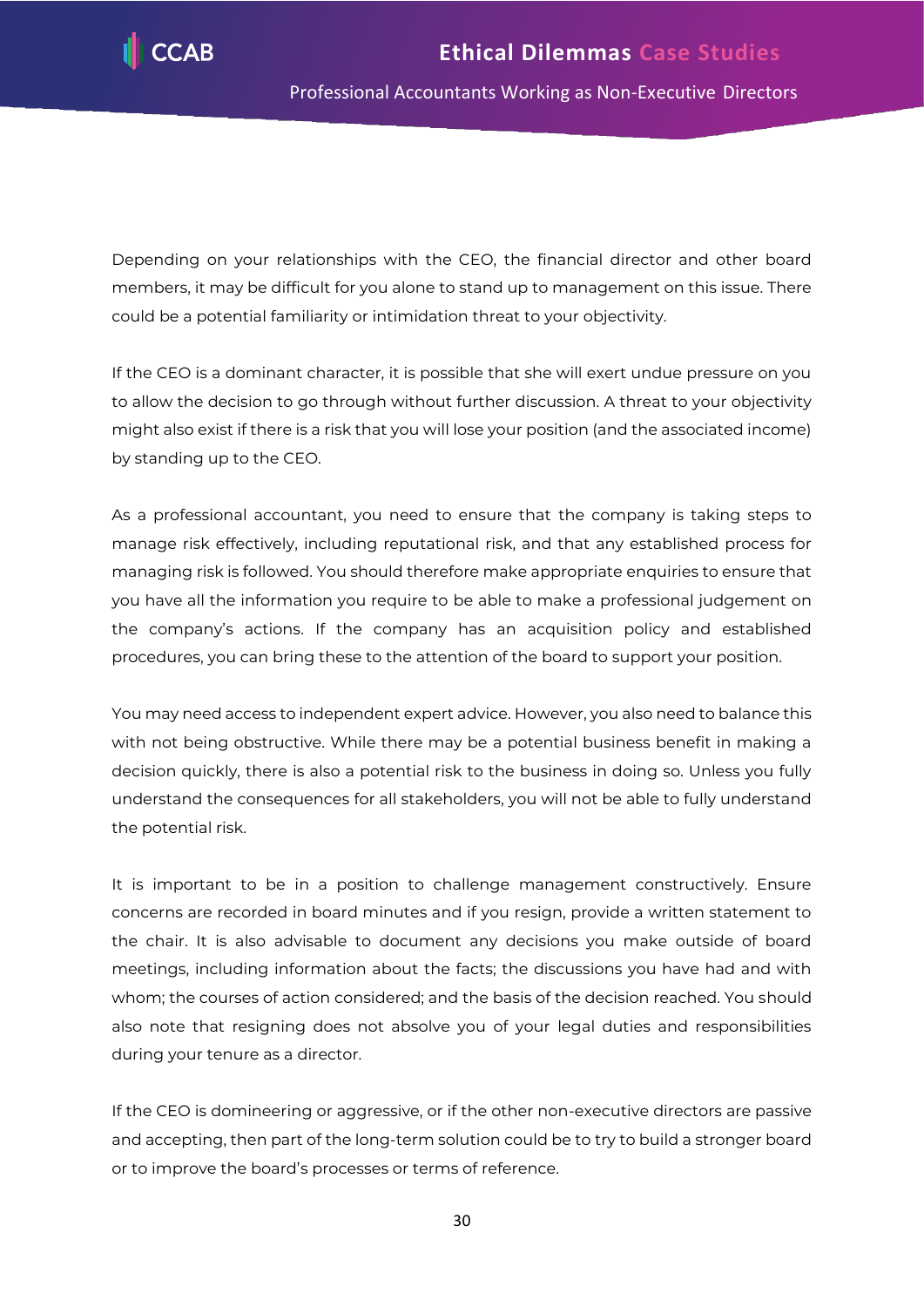Seek allies on the board. Those other non-executive directors who are usually accepting of the CEO's decisions may also have misgivings. They may speak up if you do. You should speak to the chair about this.

The processes that the board has in place will change as the company grows, as will the composition of the board, but there are certain basic steps that can be taken to help to resolve this situation:

- Seek further information and opinion on how necessary it really is to make a decision quickly (without breaching confidentiality).
- Consider whether sufficient due diligence has been carried out and whether there has been adequate debate about the outcome of the process, such as identification of the risks and the potential rewards.
- Consider seeking your own legal advice or, while being mindful of requirements for confidentiality or any non-disclosure agreement, contacting a trusted advisor, e.g., a colleague or your professional body, for guidance. In some jurisdictions, directors' duties are codified in law. This needs to be taken into account when deciding upon a course of action.
- If you are still concerned, after having sought expert advice and considered the situation, voice your concerns to the board and ensure these are minuted or consider submitting your concerns in writing to the board. Document the thought processes that led you to your decision, being mindful of the need not to breach confidentiality.

If you have very serious misgivings which you feel the board or management are not responding to appropriately, you may wish to consider other options, e.g., resigning. Resigning should be a last resort and it should be a carefully considered decision, i.e., not made in the heat of a disagreement, but if you do resign, you should ensure the chair knows of your reasons.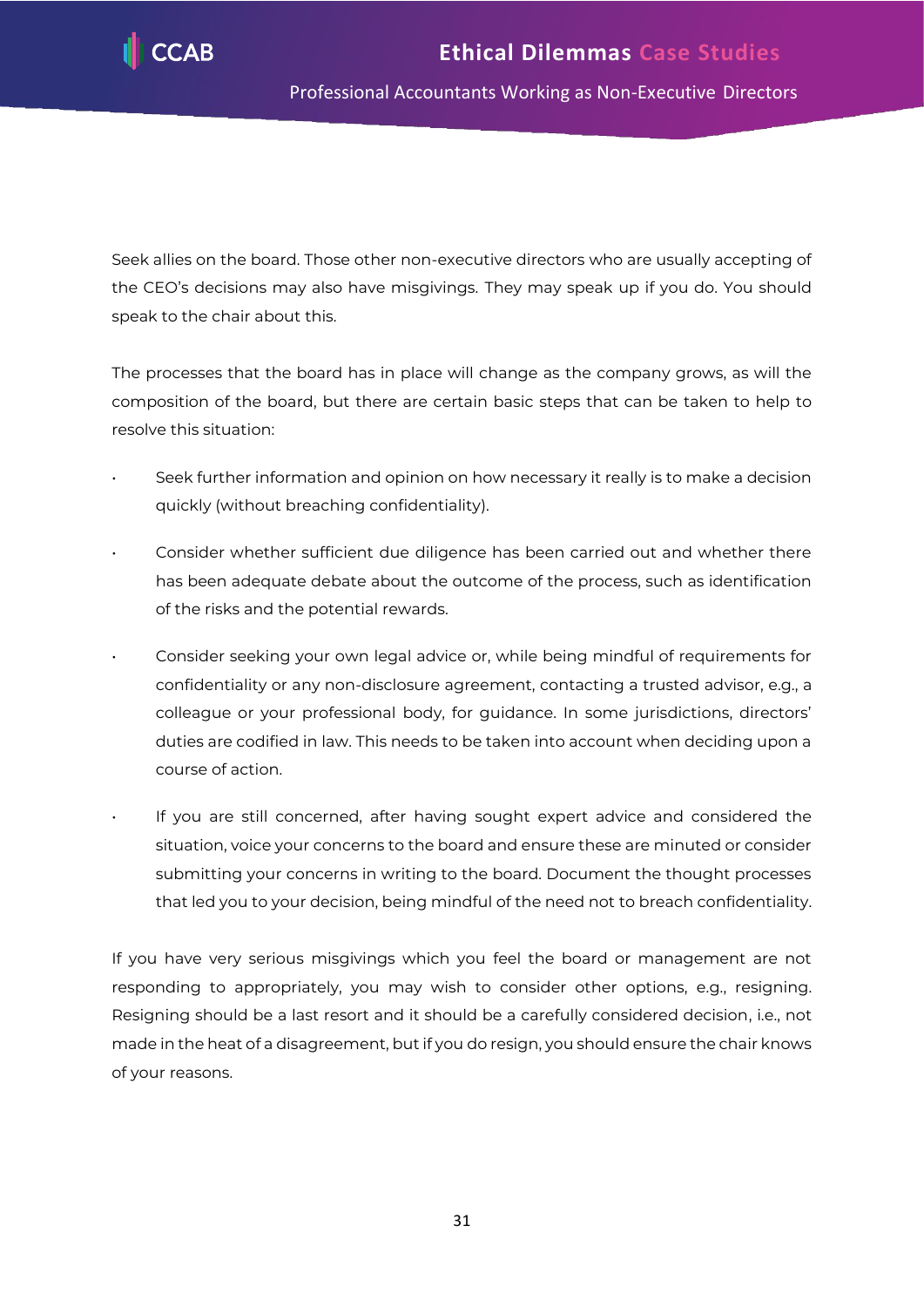

# <span id="page-32-0"></span>**Case Study 6 - Withholding information from the nonexecutive directors**

## **Outline of the case**

You are a non-executive director of a large retail company. The board of directors meets on a monthly basis to discuss quarterly forecasts and other issues.

It is the responsibility of the group finance director to distribute financial and other appropriate information at least one week prior to the date of each meeting. The CEO must sign off on the information pack, which is then sent to each member of the board.

For each of the past three meetings, you have received the information the day before the meeting. You discuss this issue with the group finance director, who tells you that the pack has always been ready for sending on time, but the CEO has delayed signing off. You believe that this does not provide you with sufficient time to review the information and make a significant contribution at the meeting. You further believe that you are being given less and less information, and that the limited information available is often difficult to understand and appraise.

Previously, the pack included information on sales segments as well as on extended credit terms for favoured customers. Despite repeated requests from you over recent months, such information has not been included. You are becoming increasingly concerned about the quality and completeness of the information provided, and you are of the opinion that the non-executive directors are becoming less effective at the monthly board meetings as a result.

The majority of executive directors are closely involved with all the key reports contained within the pack. You believe that, because they are already familiar with the information, they are less affected (and consequently less concerned) by both the delay in receiving the pack and the limited information contained within it.

The company has a policy on performance bonuses. The CEO is expected to be awarded a significant bonus, should the company continue to achieve increasing profitability. The CEO has a very strong personality and is seen to influence the majority of the key decisions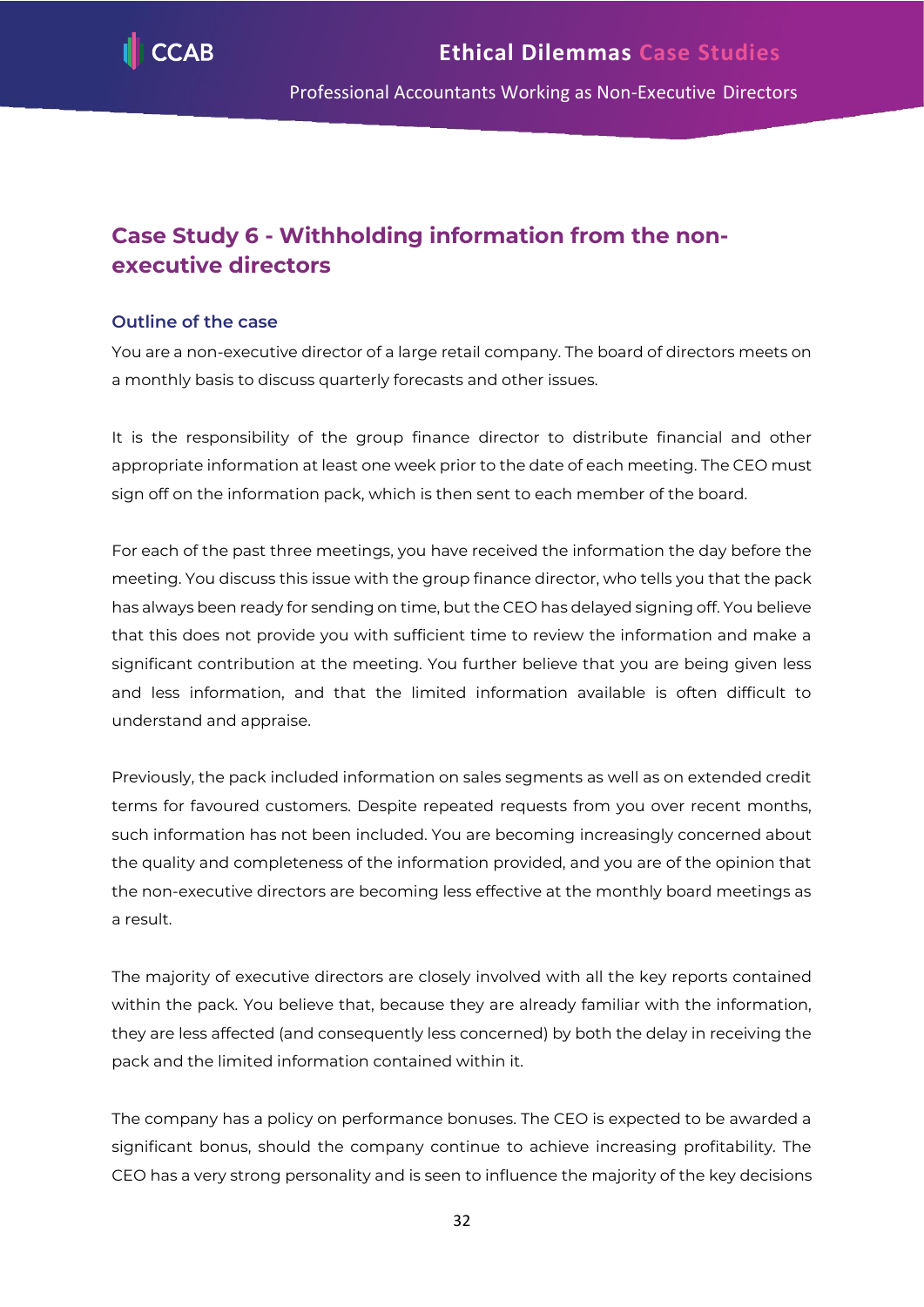

made by the company. Most members of staff, including the executive and non-executive directors, feel intimidated by him.

# **Questions**

In your role as a non-executive director:

- (a) Which fundamental principles feature more prominently for safeguarding?
- (b) What would be your key considerations in your approach to resolving the dilemma presented?
- (c) What course of action would you take to resolve the dilemma?

# **(a) Key fundamental principles**

**Integrity:** This situation might have an impact on your integrity if the matter is not dealt with. The integrity of the CEO may be at issue, or alternatively there might be valid reasons why he has failed to sign off in good time. Nevertheless, a perceived lack of integrity may be created together with reputational damage to the CEO, you and the board.

**Objectivity:** Many of the executive and non-executive directors are intimidated by the CEO. This intimidation is a threat to their – and your – objectivity, and if you stand up to the CEO, you may find yourself in a minority. Nevertheless, you need to safeguard the principle of objectivity and ensure that the non-executive directors play an effective role.

**Professional competence and due care:** You require timely, relevant information in order to act competently as a non-executive director, and to continue to act without it would indicate a lack of due care on your part. It is your responsibility to ensure you receive the information you need to carry out your duties effectively. In the meantime, you should make the other board members aware of the limitations imposed on you by the lack of information.

**Professional behaviour:** How should you proceed so that you do not bring discredit on yourself? How will you manage relationships with the executive directors and other nonexecutive directors? You should ensure you are aware of the company's policies and procedures and be clear about your responsibilities.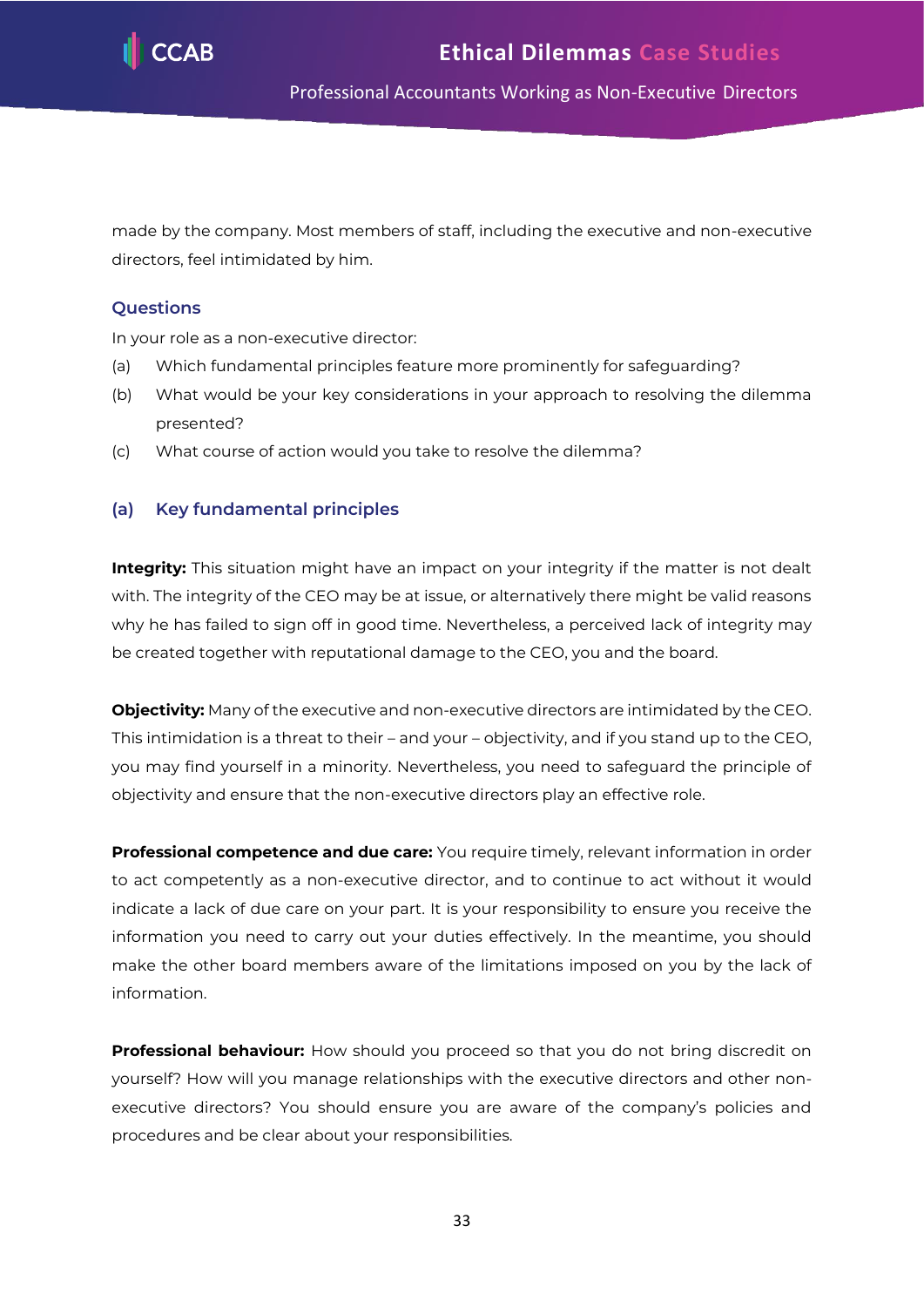

# **(b) Considerations**

#### *Identify relevant facts:*

Consider the business's policies, procedures, guidelines and code of conduct, and how these relate to the provision of the information pack to the board prior to each meeting. Is the expectation that the pack will be signed off and distributed at least one week in advance of each board meeting the result of a company policy, or is this simply a trend that has developed through habit?

Is it necessary for the CEO to sign off on the pack, or can this be done by someone else? Can you determine the reasons for the reduction in the amount of information provided and the repeated delays in signing off, and have any reasons been disclosed to members of the board?

#### *Identify affected parties:*

Key affected parties are you, the board (and in particular the non-executive directors), the group finance director and the CEO. Ultimately, the shareholders and other stakeholders might also be affected and, possibly, the favoured customers who receive extended credit terms (which, if not regularly reviewed, may have consequences for the ability of those customers to repay).

#### *Who should be involved in the resolution:*

You should discuss the issues with the other non-executive directors. Consider whether the chair of the board might be able to provide reasons for the lateness and deficiency of the information. Given the intimidating nature of the CEO, do you deem it appropriate to approach the CEO and discuss your concerns directly? Consider whether the company secretary is an appropriate person with whom to discuss the issue. They might be able to provide information regarding the company's policies and procedures. Another possible option would be to discuss the matter with the internal audit team (having regard to appropriate confidentiality measures).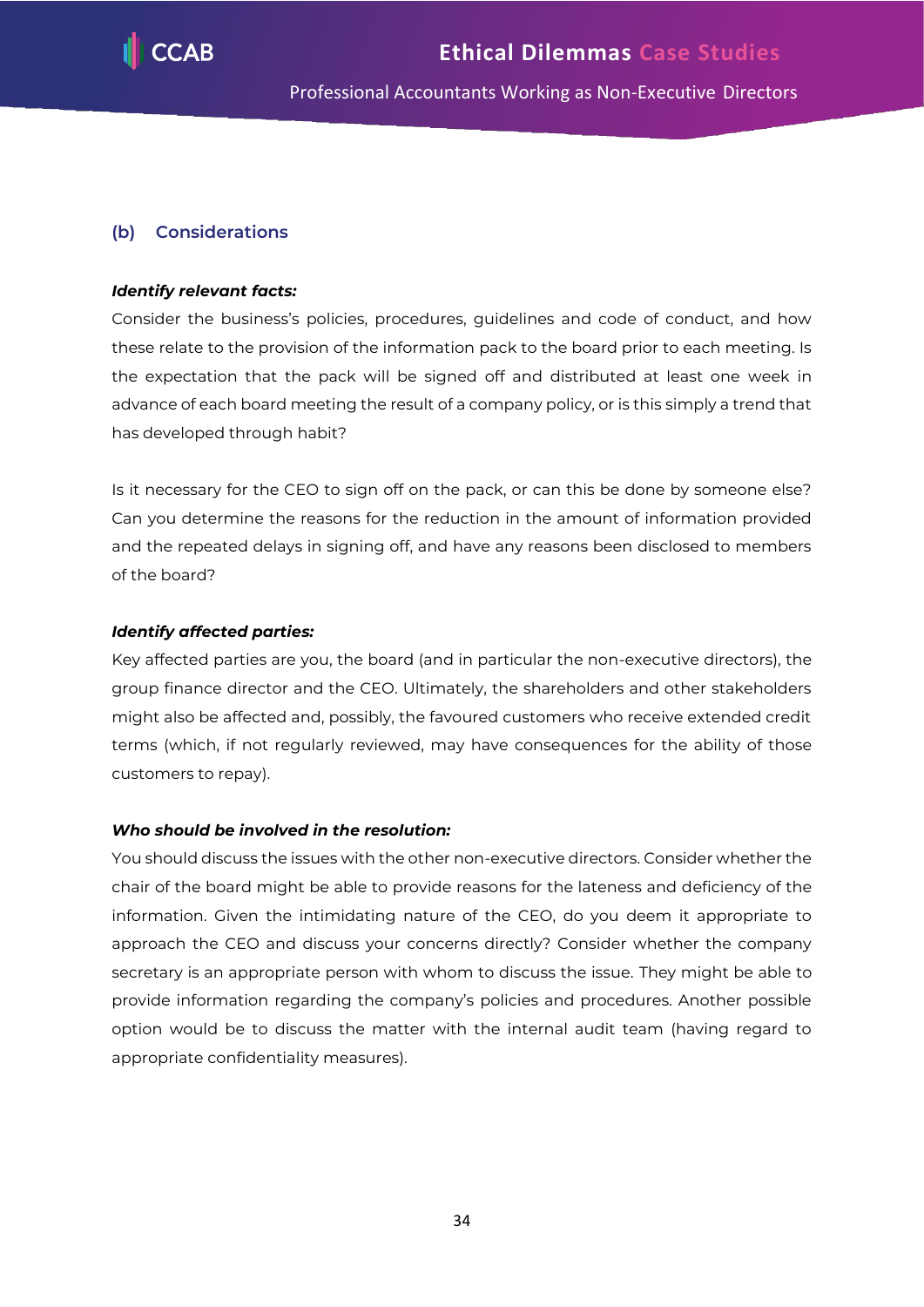

#### **(c) Possible course of action**

Directors have legal responsibilities to promote the success of their company, having regard to the interests of a range of stakeholders including shareholders, employees, suppliers, customers, the community and environment as part of the board's decisionmaking process. They may also have an obligation to explain within the company's annual report how they have fulfilled their legal duty, and how shareholder, employee and other stakeholder interests have been considered in the board's deliberations.

You should consult the company's policies and procedures to ascertain the board meeting process. Confirm when the information pack should be delivered to members of the board, and if this is not formally established, consider how the timing of its delivery could be incorporated into the procedures. Establish whether there is a policy on the quantity and quality of the information to be provided. It may be the case that an undefined term is applied to the information that should be made available, such as 'sufficient' or 'adequate'. If so, you should establish whether there is a procedure to be followed if a member of the board believes that 'insufficient' or 'inadequate' information is being made available.

Depending on your relationship with other members of the board, it might be appropriate to discuss your concerns with them and, in particular, with the other non-executive directors.

Establish if any of them have similar concerns. Inform them that you believe that the lack of information is impeding your effectiveness as a non-executive director (and that nondisclosure of certain key information may contribute to inadequate corporate governance). You should refrain from suggesting that the CEO is responsible for this, as it may be the case that the information is being withheld inadvertently, rather than deliberately, or for a valid reason. If others share your opinion on this issue, it may be appropriate to approach the CEO as a group in order to mitigate any potential intimidation.

Alternatively, you may wish to seek a meeting with the chair to discuss your concerns. It is the chair's responsibility to ensure that the non-executive directors can fulfil their role effectively and receive the necessary information in order for them to do so. This includes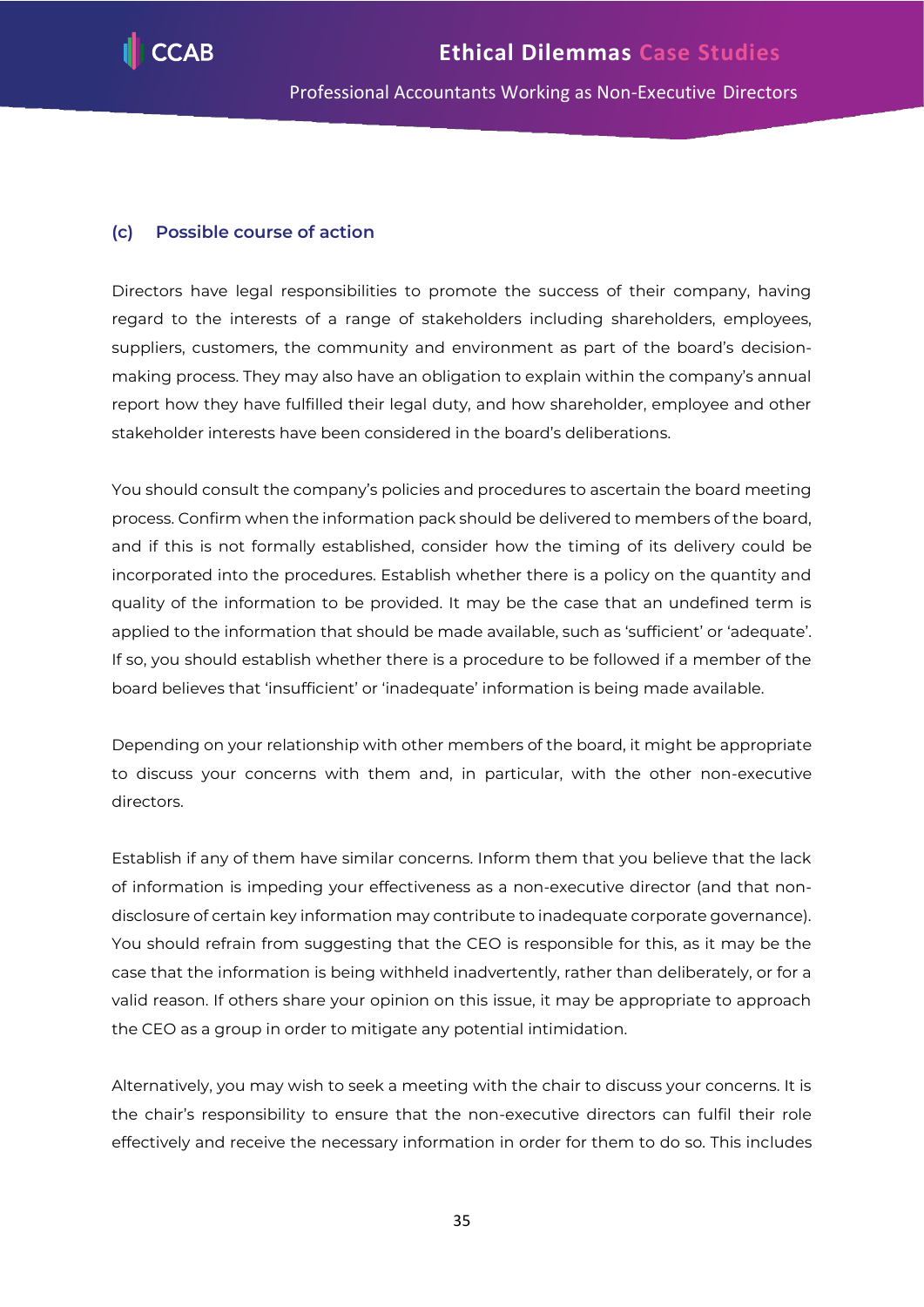

holding meetings with the non-executive directors without the executive directors being present.

You need to make it clear that you are concerned that board decisions are being made without the non-executive directors being given full information and sufficient time for due consideration, and that this is not in the best interests of the company's stakeholders and does not meet the directors' legal responsibilities, or the principles of good corporate governance. If a scandal were to occur in the future, how would it look to a reasonable and informed third party if the non-executive directors had not been provided with the necessary information in sufficient time to effectively carry out their role? The board needs to be reminded that they have a duty to behave in a manner which reflects the company's values, and this should be their driver when making important decisions.

The company secretary or the chair of the board may then be able to introduce the matter for formal discussion at a future meeting with the executive directors.

Should the CEO prove inaccessible, you may want to consider obtaining professional support and guidance from a trusted advisor, e.g., a colleague or your professional body. You may also wish to obtain independent legal advice. If you decide to discuss the situation with a trusted advisor, you should remember to safeguard the confidentiality of commercially sensitive information. Given the nature of the information involved, you should consider carefully with whom you discuss the matter, and the need to keep the facts general rather than provide specific detail.

In the absence of a solution emerging from the above approaches (and if you still feel that you are not receiving adequate and timely information), you may wish to consider other options, e.g., resigning. Resigning should be a last resort and it should be a carefully considered decision, i.e., not made in the heat of a disagreement, if you resign, you should provide a written statement to the chair regarding your concerns, which should then be circulated to the rest of the board. However, you should ask yourself whether it would be better for all the stakeholders involved for you to remain as a non-executive director and attempt to resolve the issue over time. You should also note that resigning does not absolve you of your legal duties and responsibilities during your tenure as a director.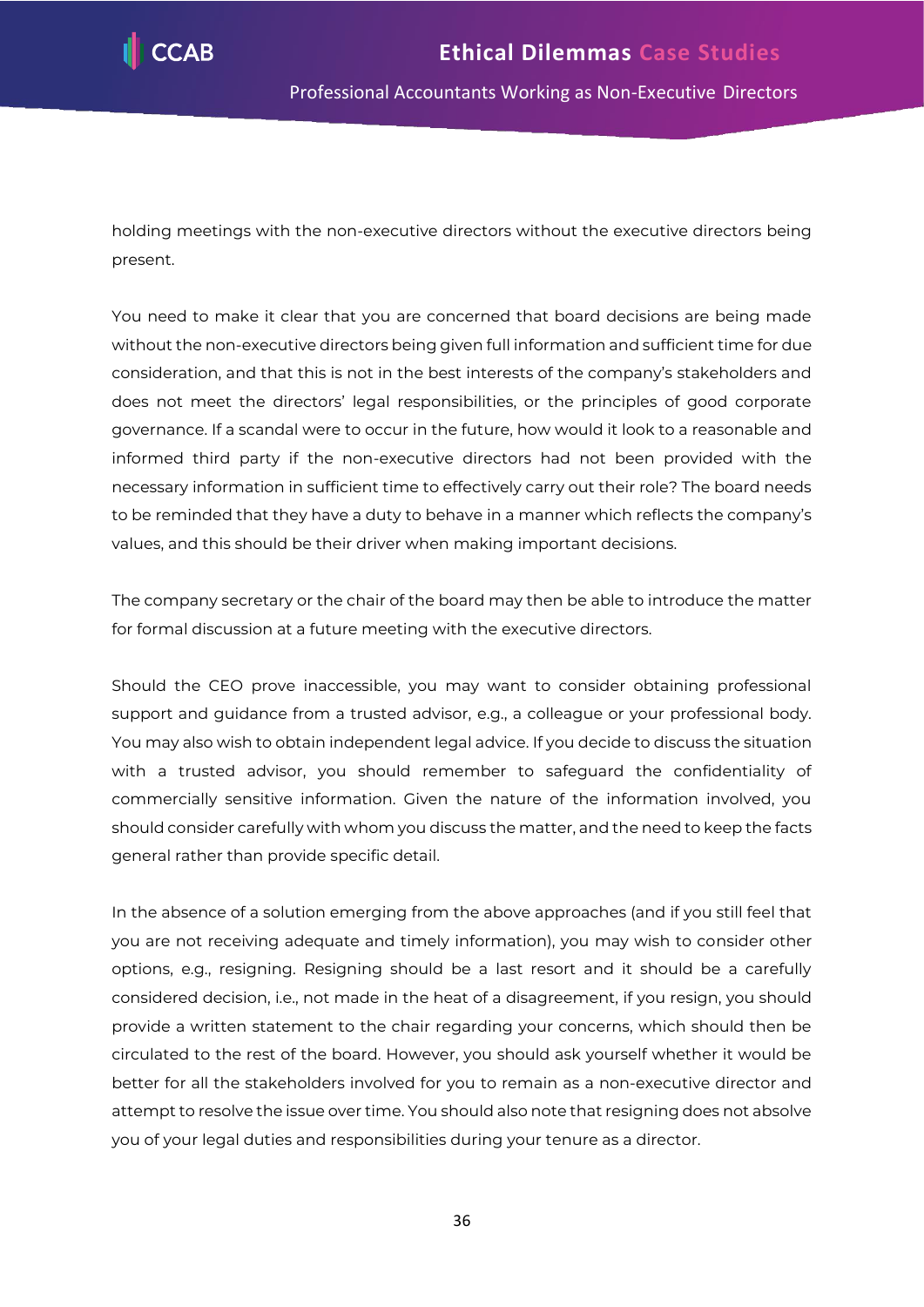

You should weigh up the risks associated with each option. Your personal reputation may be damaged, should you remain on the board. However, your resignation might have an adverse effect on the company's reputation, which may cause disproportionate damage to the company. Despite this risk, you may consider it to be the only option due to an irreparable breakdown of trust impairing your ability to contribute effectively to the board.

During the resolution process, it is important to document the substance of the discussions held, who was involved, and what decisions were made and why. Where appropriate, such as when directors have concerns about the operation of the board, the discussions should be documented within board minutes or other minutes (preferably with the company secretary present). In any event, a personal account of events should be maintained.